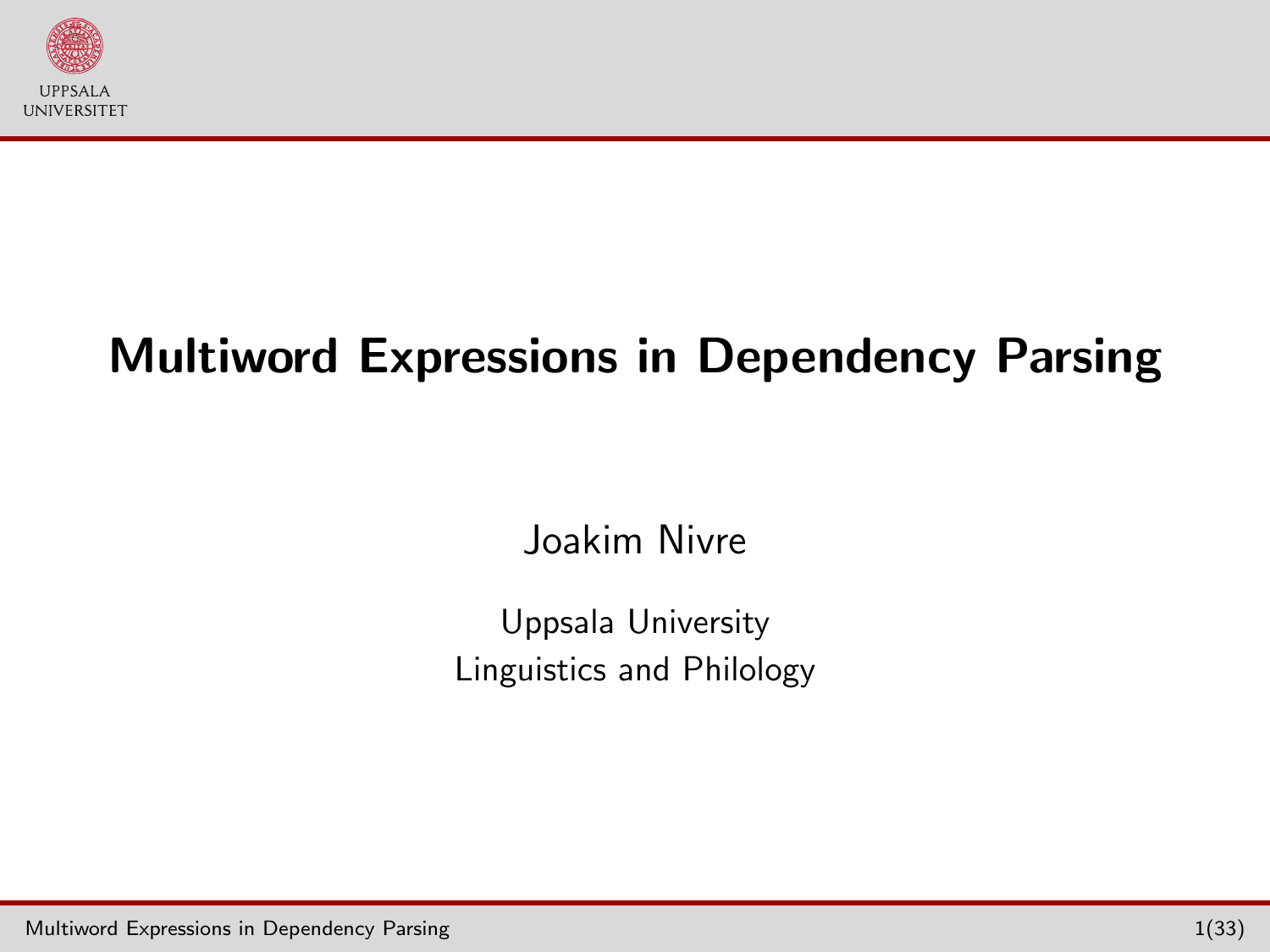

#### Overview of the Course

- 1. Introduction to dependency grammar and dependency parsing
- 2. Graph-based and transition-based dependency parsing
- 3. Multiword expressions in dependency parsing
- <span id="page-1-0"></span>4. Practical lab session (MaltParser)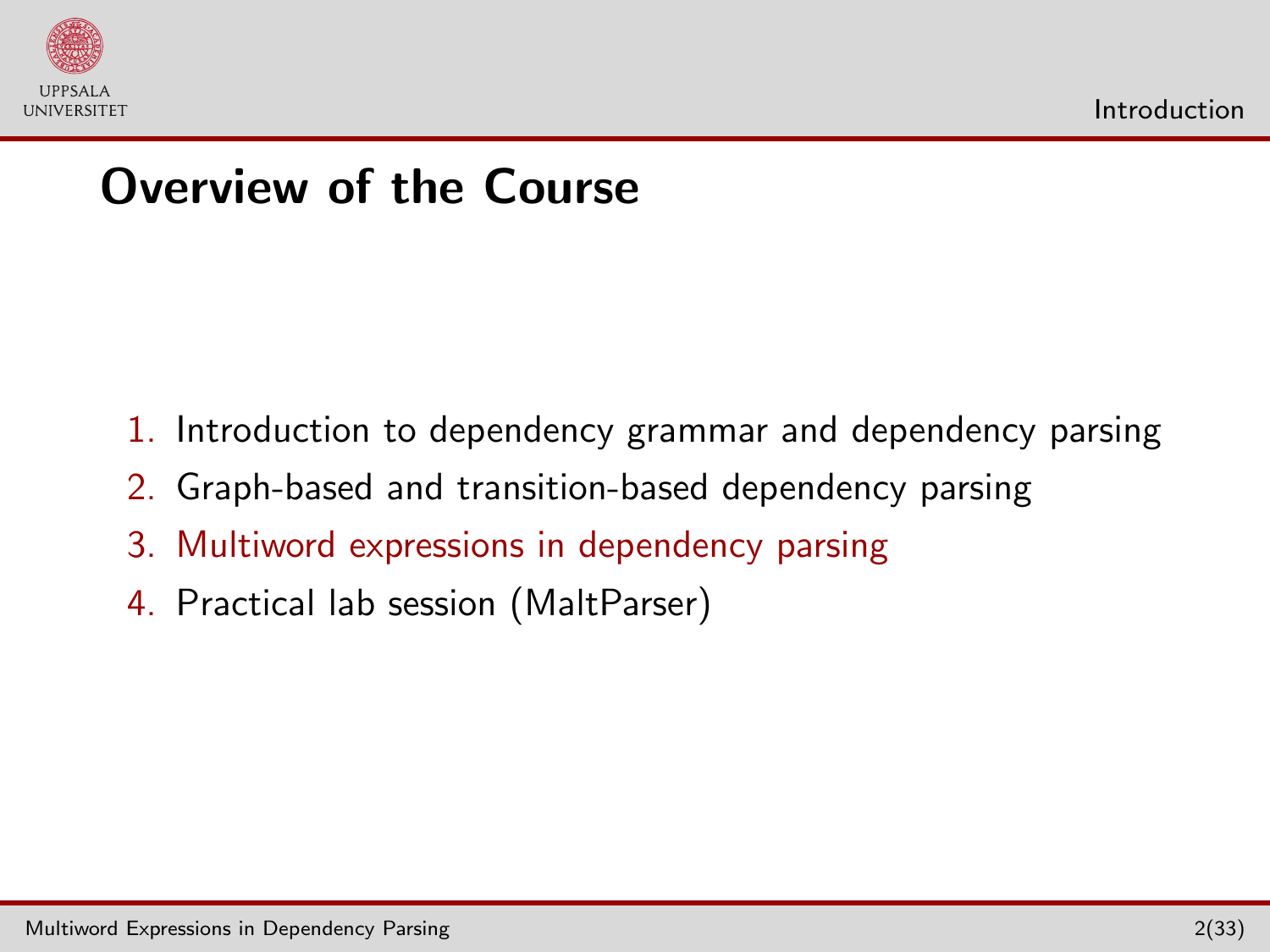

#### Plan for this Lecture

 $\triangleright$  Multiword expressions in dependency parsing

- $\blacktriangleright$  Linguistic representations
- $\blacktriangleright$  Parsing techniques
- $\blacktriangleright$  Empirical studies
- $\blacktriangleright$  Universal Dependencies
	- $\triangleright$  General principles
	- $\blacktriangleright$  Multiword expressions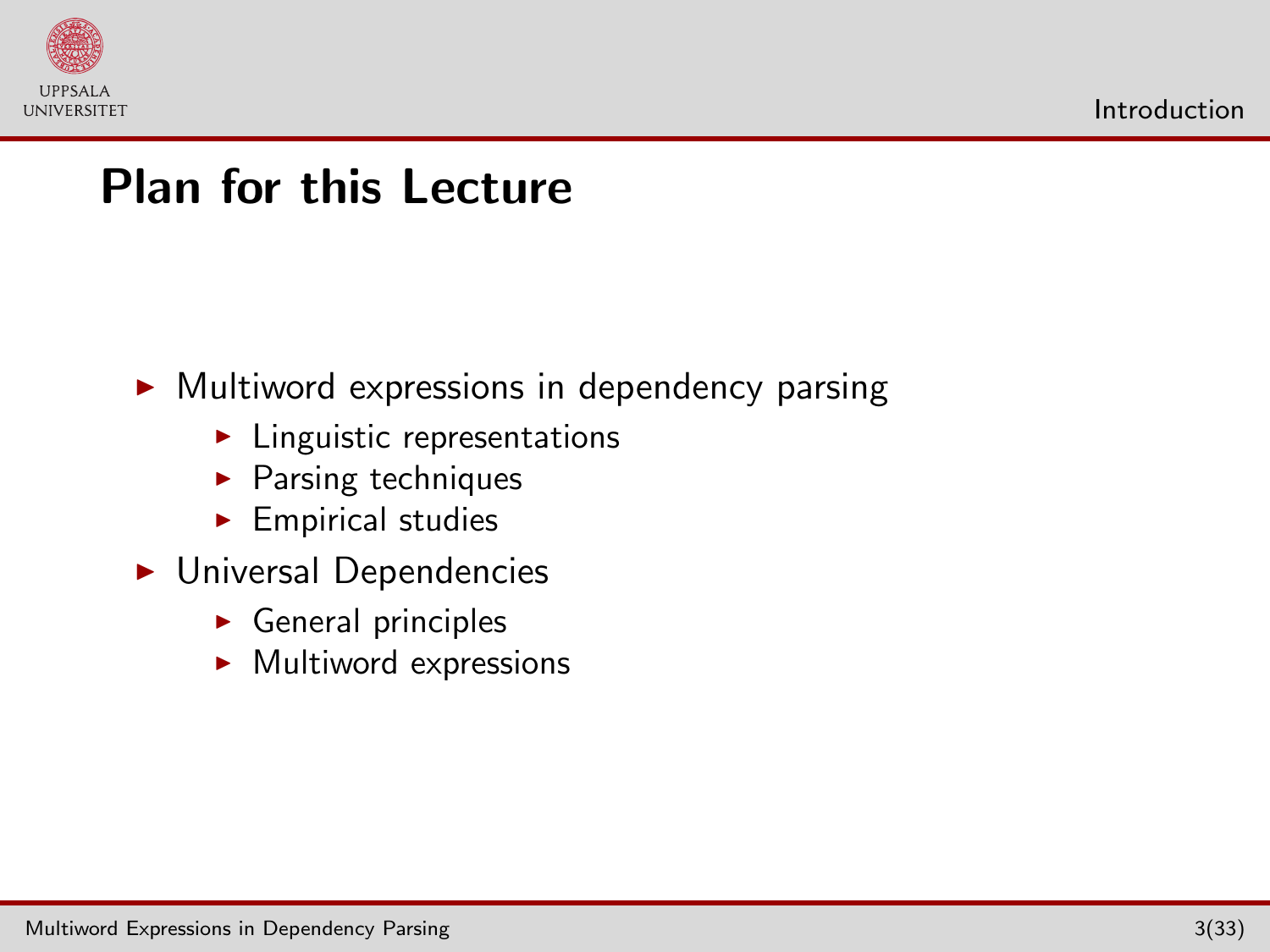

## Linguistic Representations

- $\blacktriangleright$  How do we represent MWEs in dependency trees?
- Do we need to modify the definition of a dependency tree?
- $\triangleright$  What about different classes of MWEs?
	- $\triangleright$  Fixed: by and large, in spite of
	- $\triangleright$  Semi-fixed: part(s) of speech, kick(s/ed) the bucket
	- $\blacktriangleright$  Flexible: put off, look for, take a photo
- <span id="page-3-0"></span> $\triangleright$  What about discontiguous MWEs?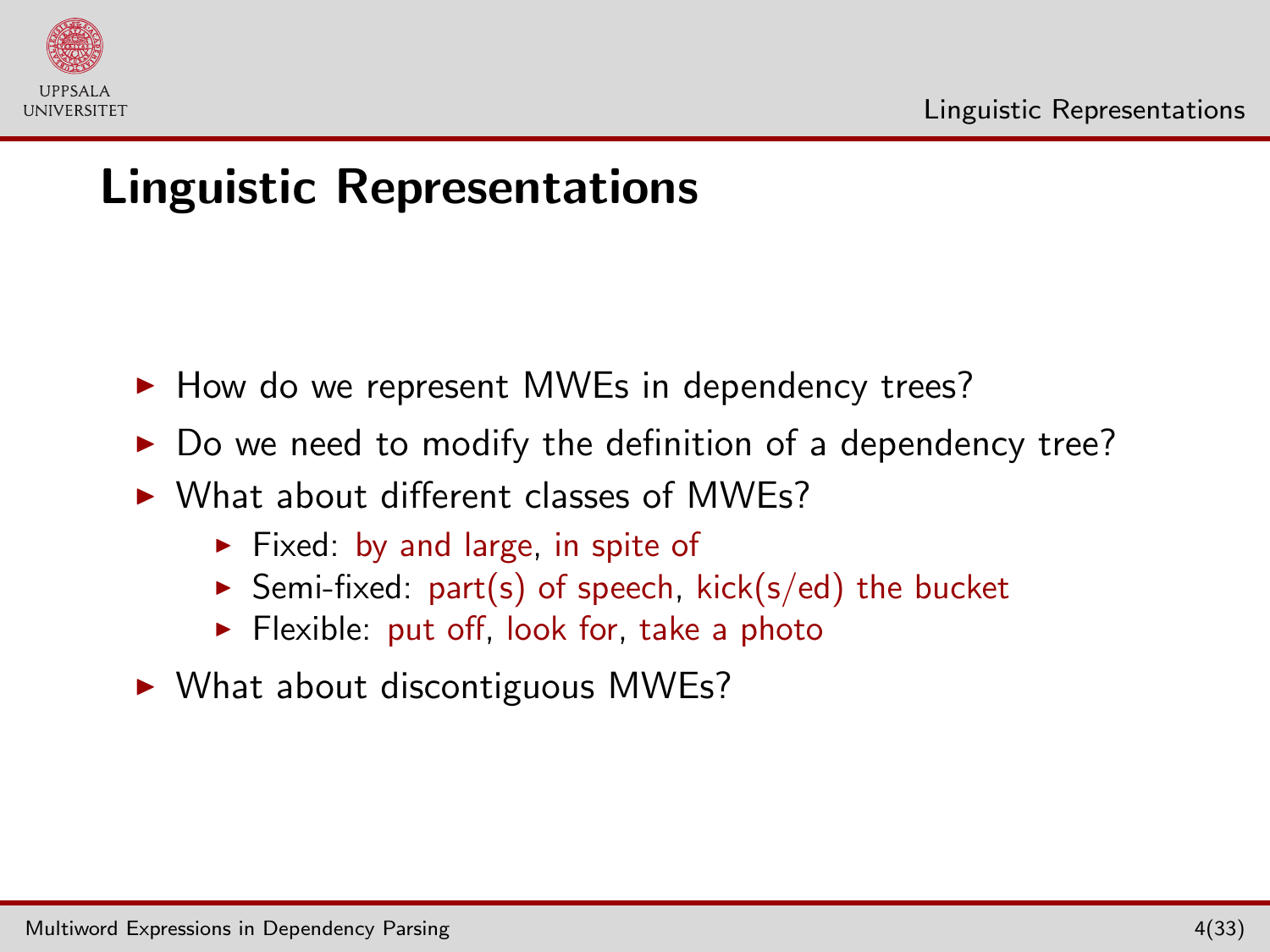

# The Spanning Tree Assumption

 $\triangleright$  Basic assumption in (current) dependency parsing:

- **Dependency graph for**  $x = w_1, \ldots, w_n$  is a spanning tree in  $G_x$
- Every token is a node in the dependency tree (spanning)
- Every node (except the root) has one incoming arc (tree)
- $\blacktriangleright$  Possible variations:
	- $\triangleright$  Give up the tree assumption allow general graphs
	- Give up the spanning assumption tokens  $\neq$  nodes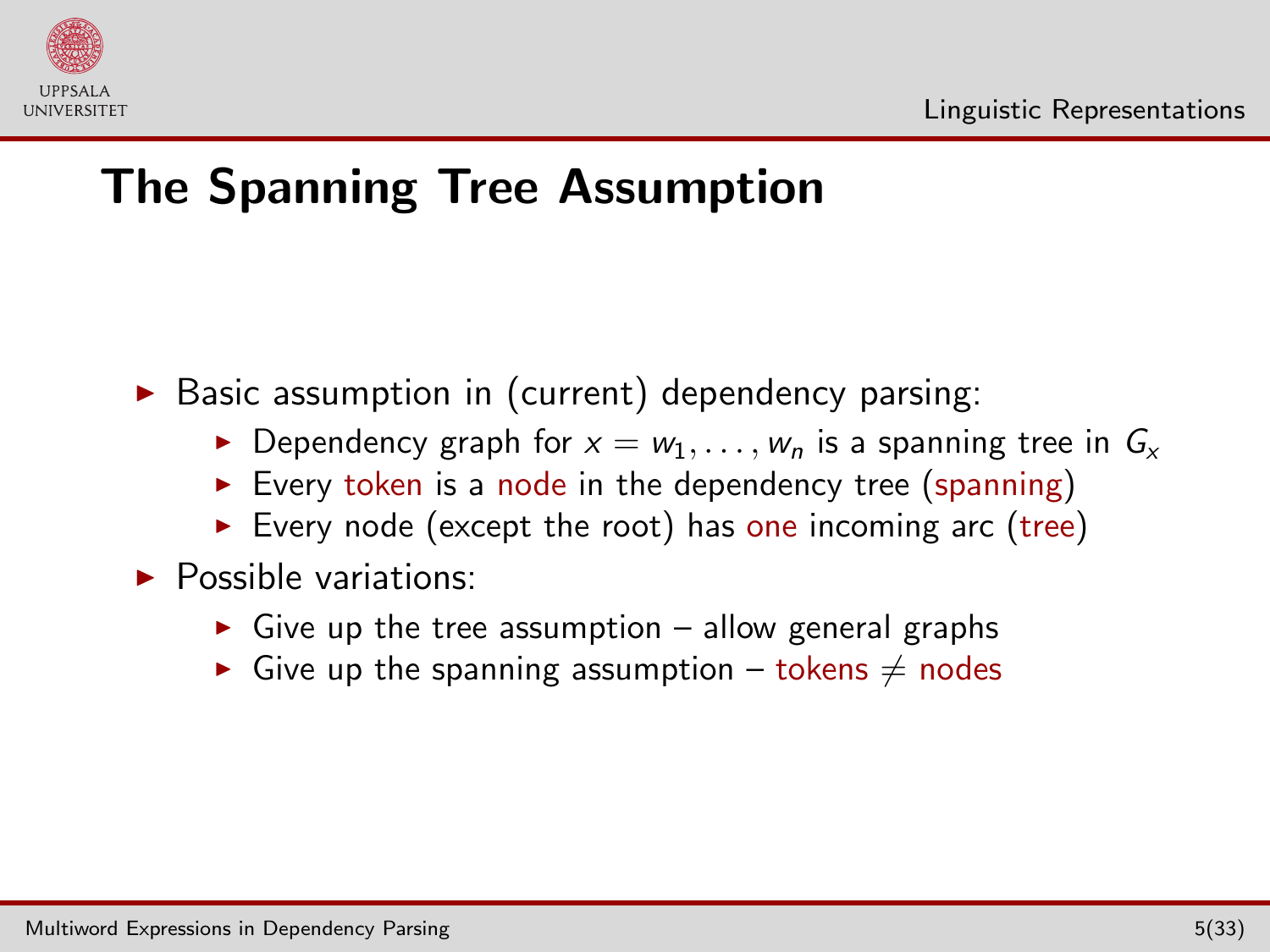

|  | Token   Node   Example |  |
|--|------------------------|--|
|  | Ordinary word tokens   |  |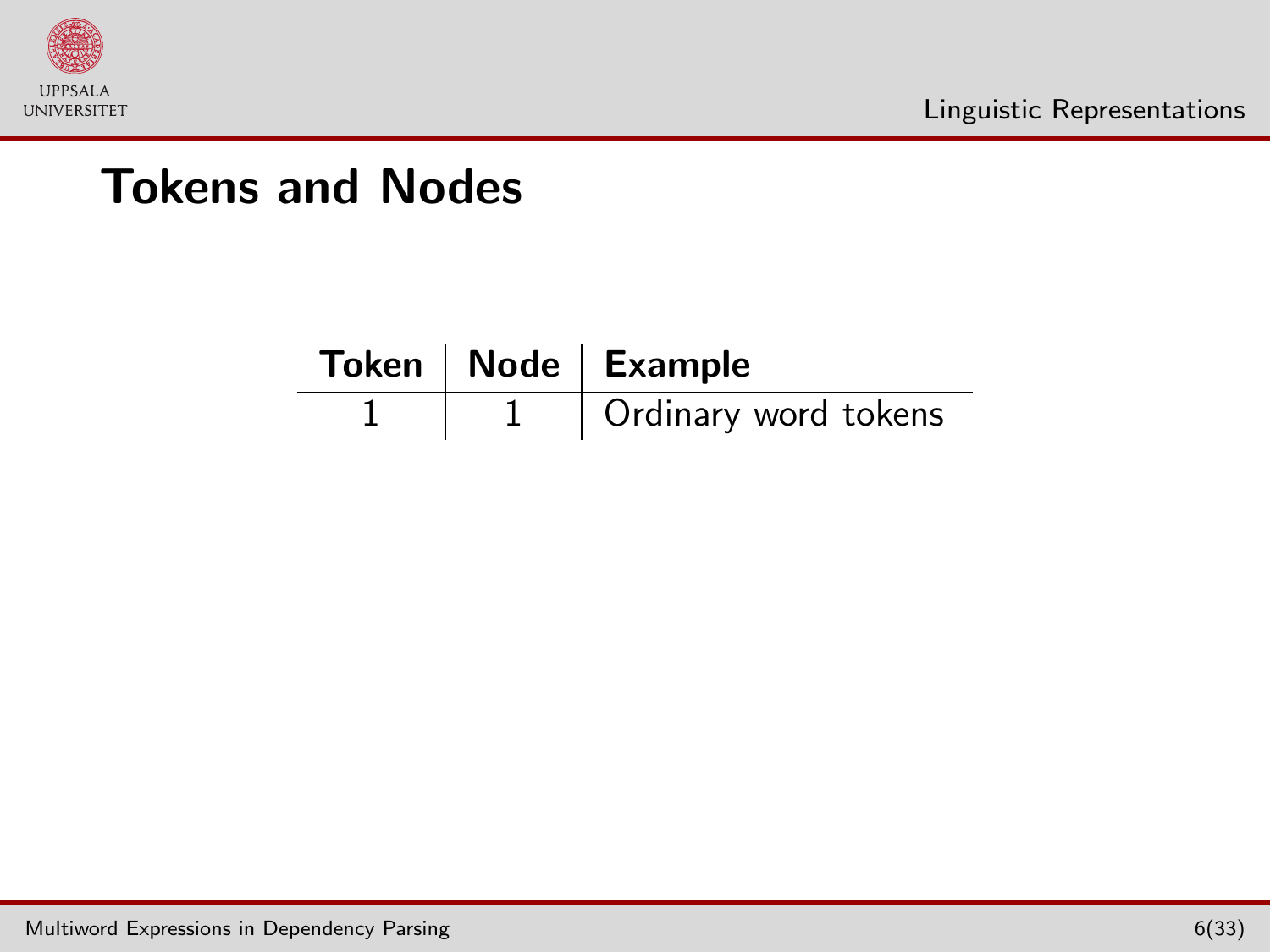

|  | Token   Node   Example |  |
|--|------------------------|--|
|  | Ordinary word tokens   |  |
|  | Clitics, contractions  |  |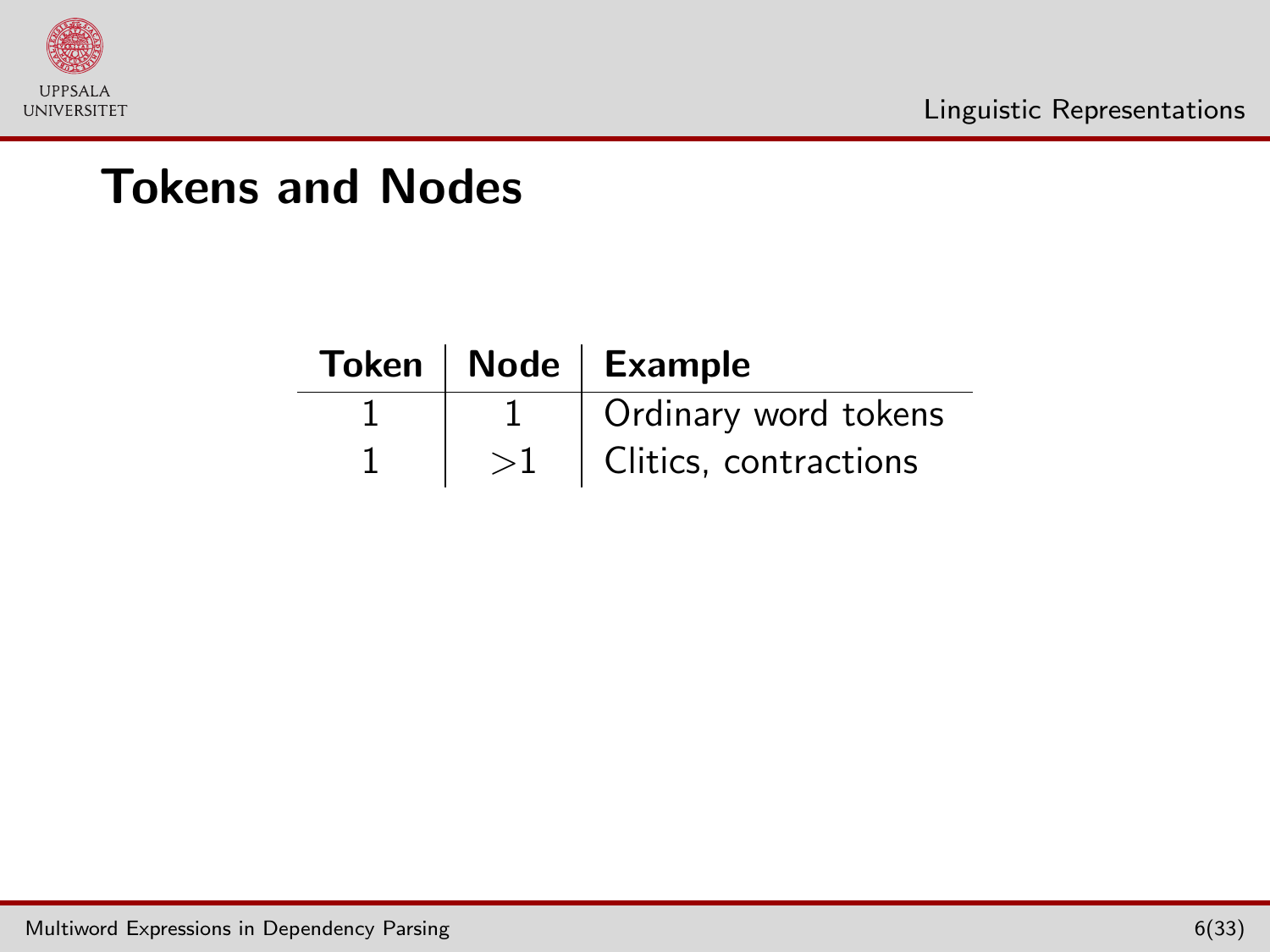

|    | Token   Node   Example |  |  |
|----|------------------------|--|--|
|    | Ordinary word tokens   |  |  |
| >1 | Clitics, contractions  |  |  |
|    | Multiword expressions  |  |  |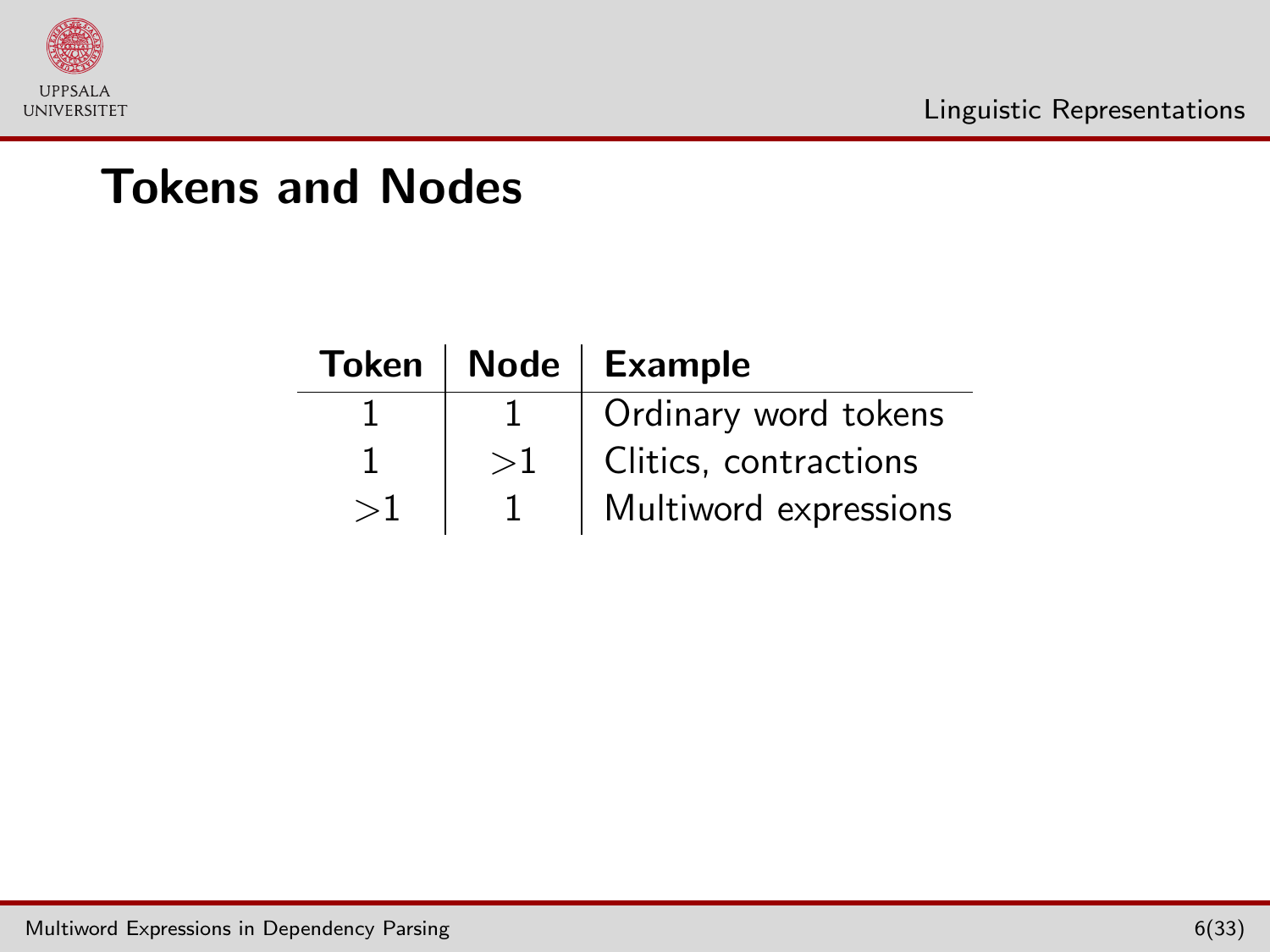

| <b>Token</b> |              | Node   Example        |  |
|--------------|--------------|-----------------------|--|
|              |              | Ordinary word tokens  |  |
|              | >1           | Clitics, contractions |  |
| >1           |              | Multiword expressions |  |
|              | $\mathbf{I}$ | Punctuation?          |  |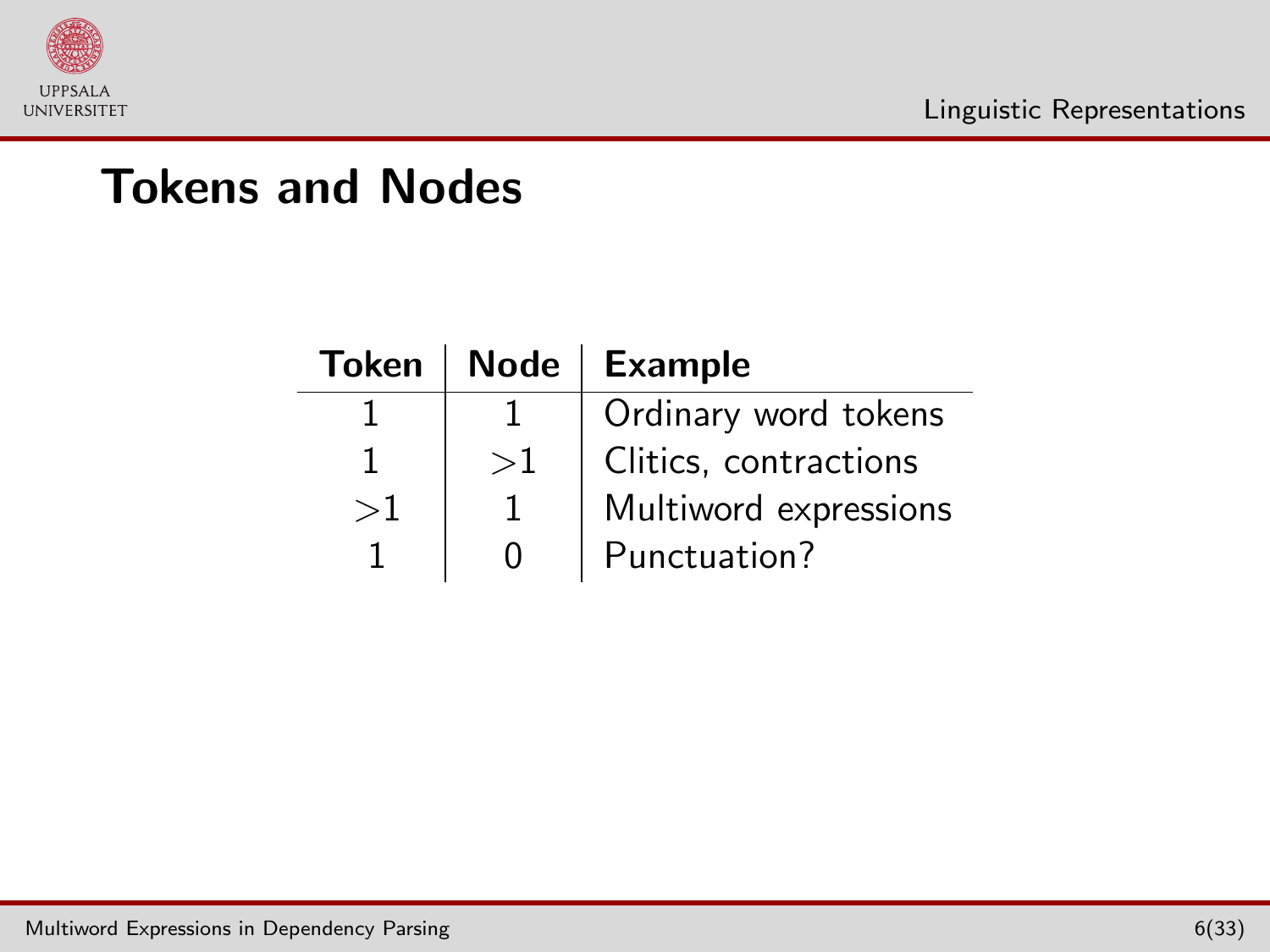

| <b>Token</b> | <b>Node</b> | <b>Example</b>        |  |  |
|--------------|-------------|-----------------------|--|--|
|              |             | Ordinary word tokens  |  |  |
|              | >1          | Clitics, contractions |  |  |
| >1           |             | Multiword expressions |  |  |
|              |             | Punctuation?          |  |  |
|              |             | Ellipsis?             |  |  |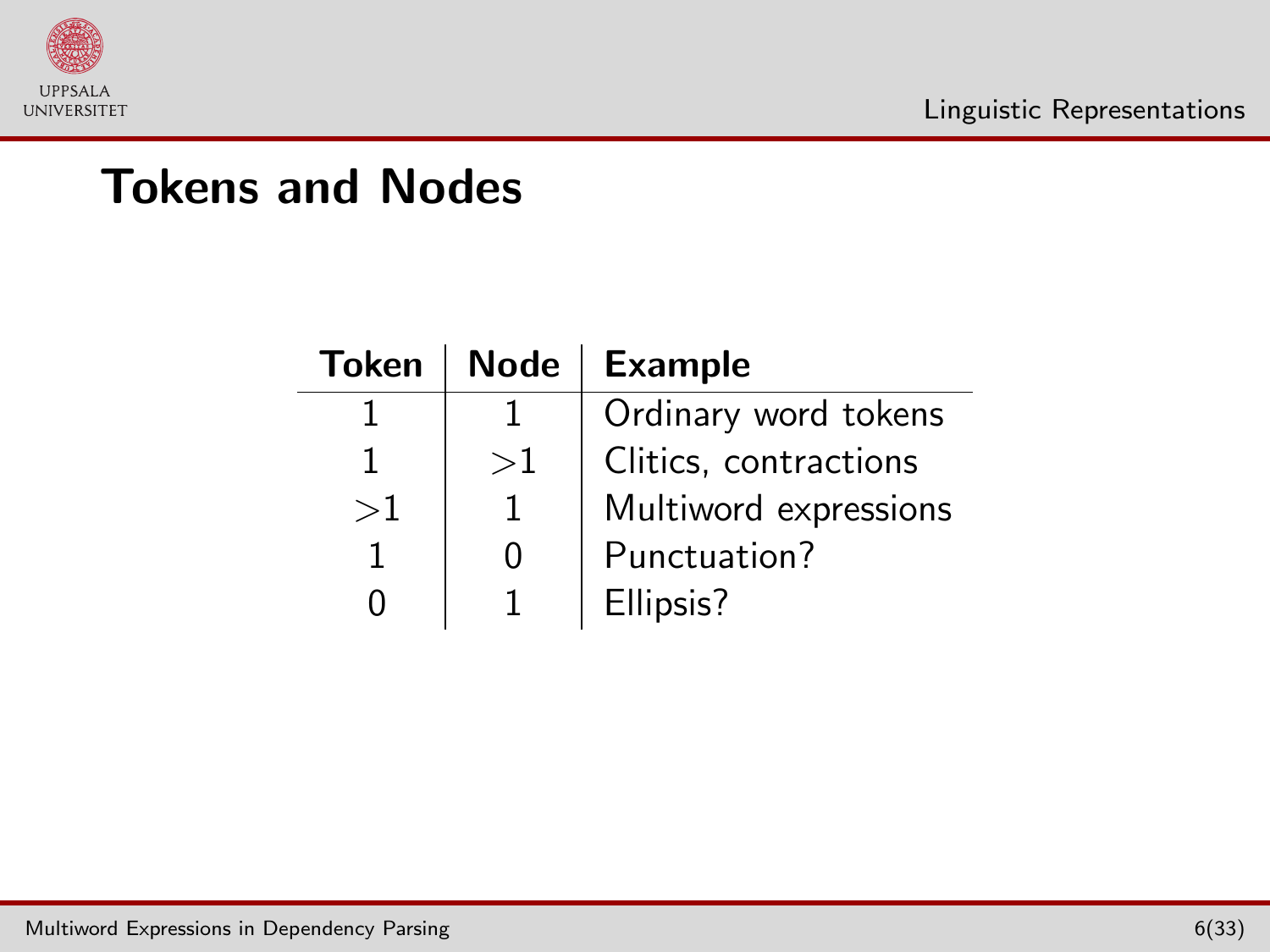

| <b>Token</b> | <b>Node</b> | <b>Example</b>        |  |  |
|--------------|-------------|-----------------------|--|--|
|              |             | Ordinary word tokens  |  |  |
|              | >1          | Clitics, contractions |  |  |
| >1           |             | Multiword expressions |  |  |
|              | 0           | Punctuation?          |  |  |
|              |             | Ellipsis?             |  |  |

This requires a new type of dependency parser!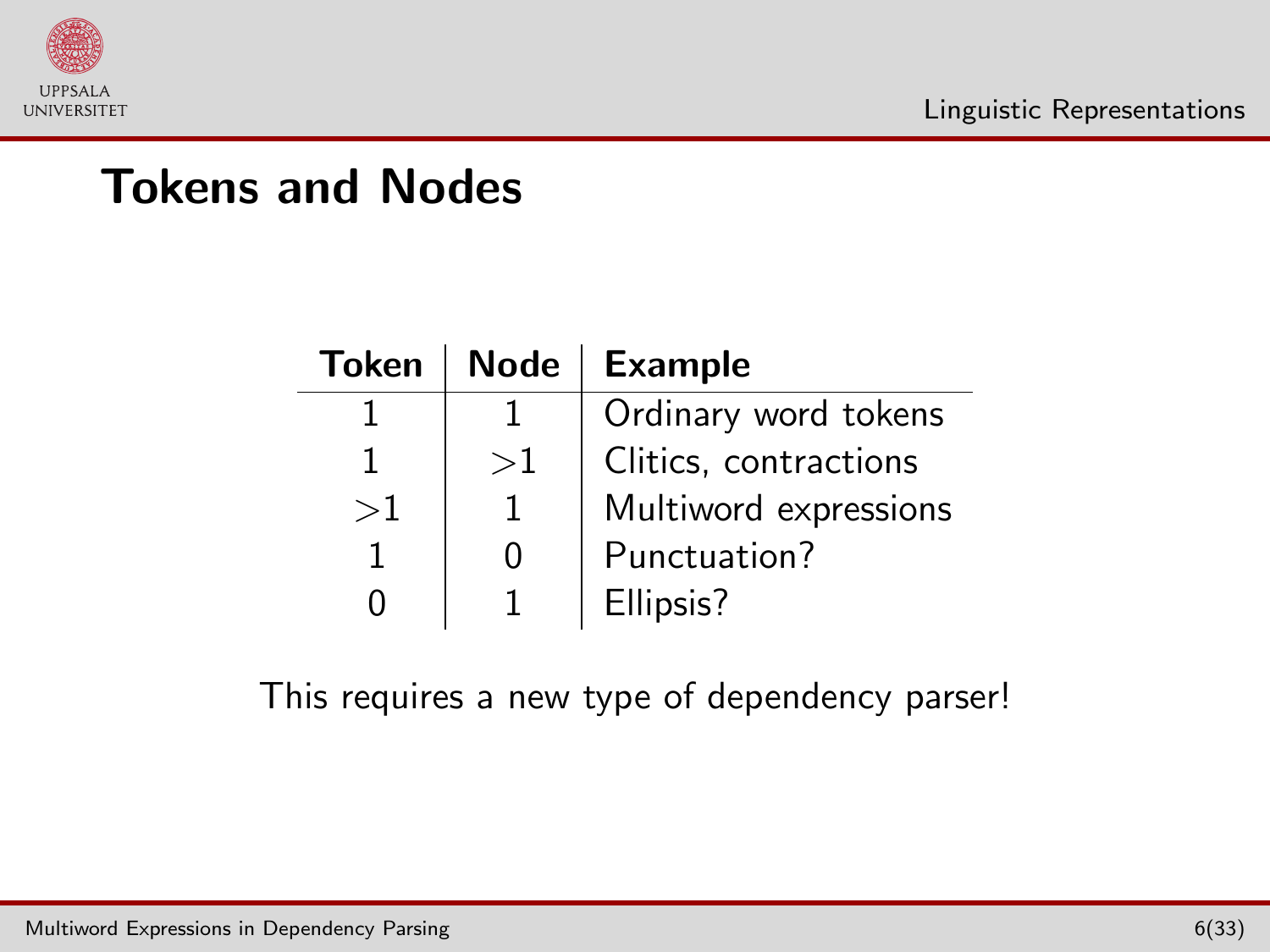

## MWEs as Special Tokens



- $\triangleright$  Simplifies parsing if MWEs can be identified prior to parsing
- Limited to contiguous MWEs and awkward for flexible MWEs
- $\triangleright$  Common in treebanks (about half of the CoNLL-X data sets)
- ▶ What about part-of-speech tags?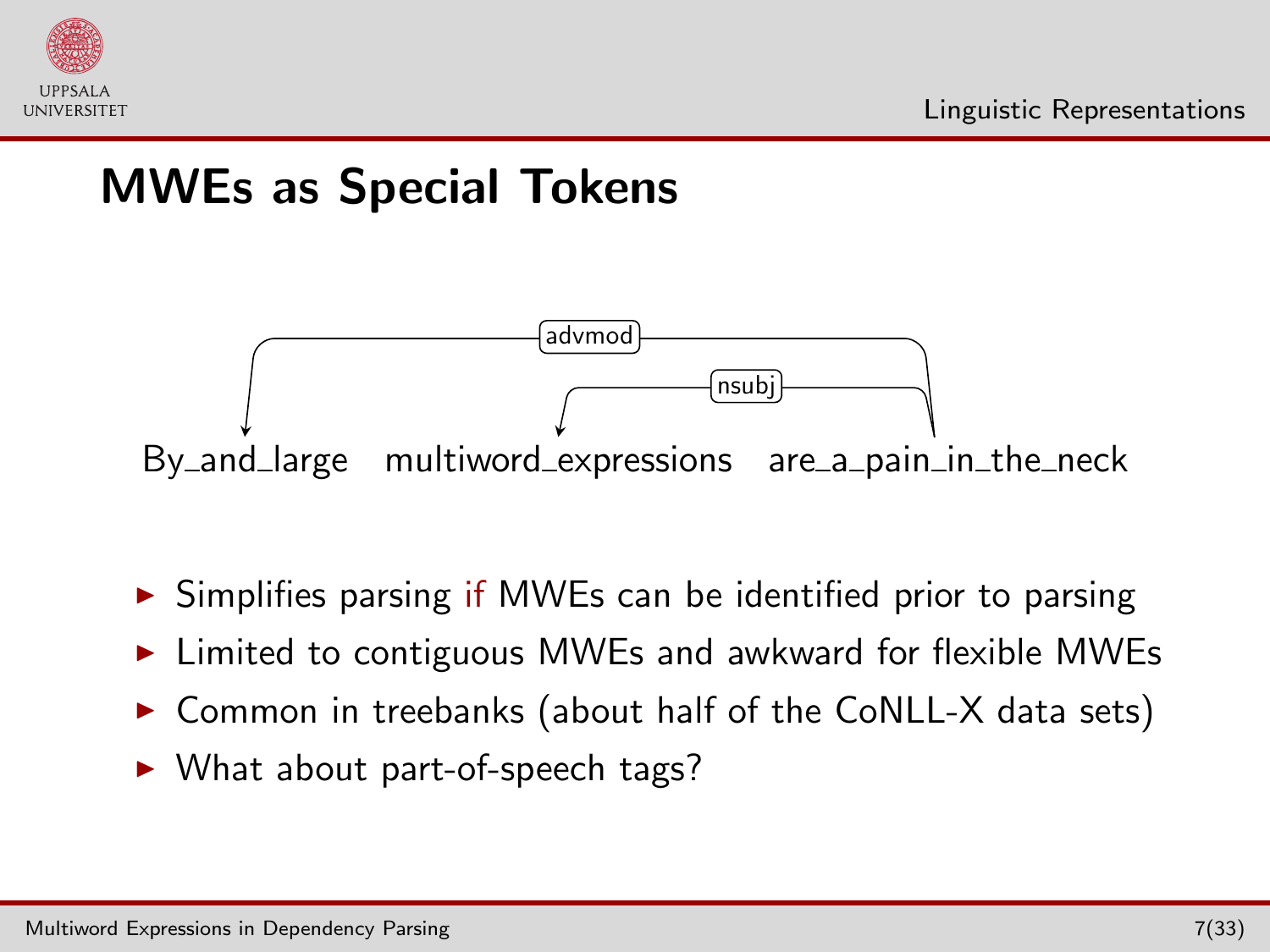

## MWEs as Dummy Dependency Structures



- $\blacktriangleright$  Canonical structure without syntactic significance
- $\triangleright$  Special labels distinguish from real dependencies
- ▶ Part-of-speech tags may or may not reflect MWE-hood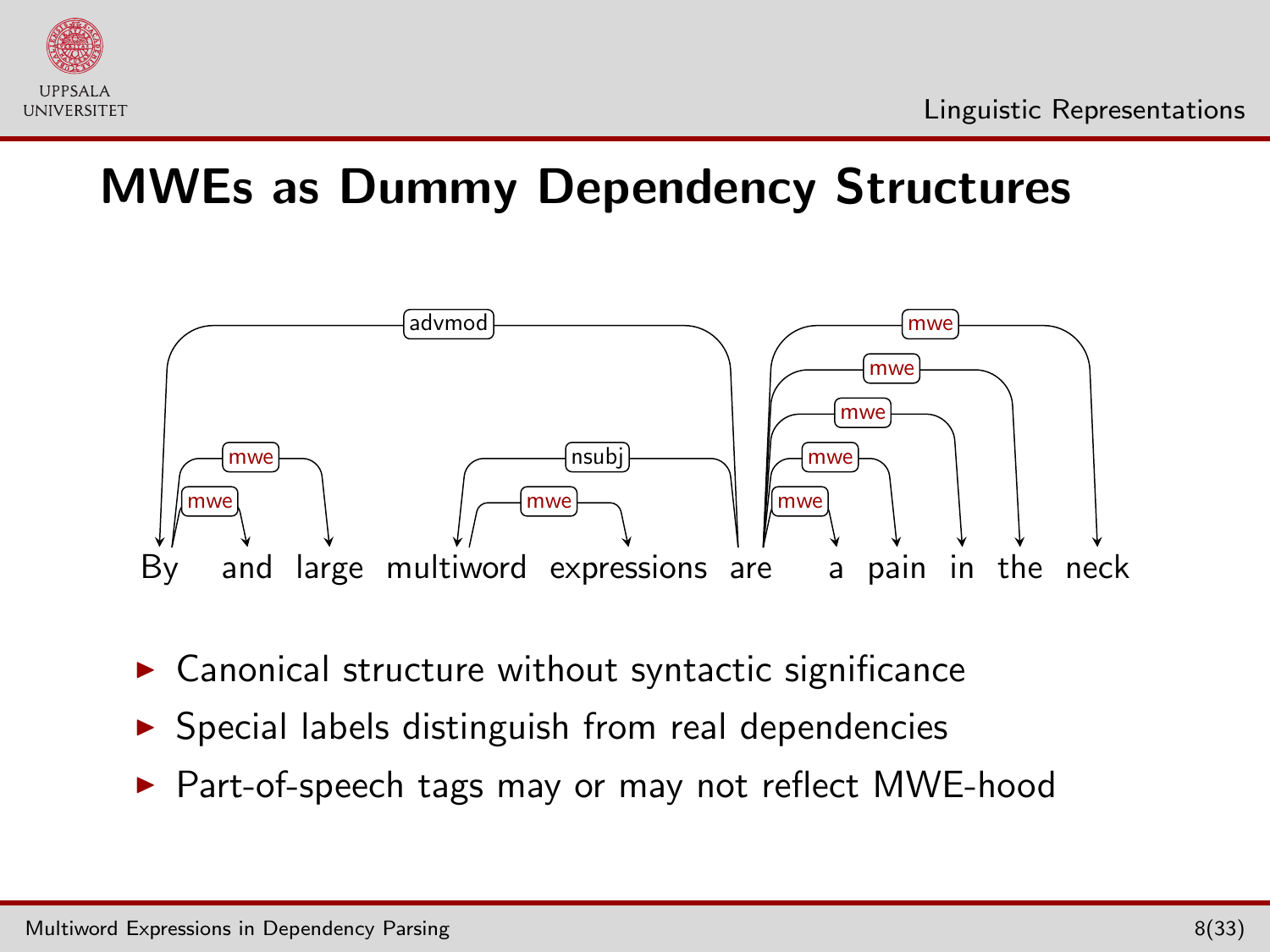

## MWEs as Dummy Dependency Structures



- $\blacktriangleright$  Canonical structure without syntactic significance
- $\triangleright$  Special labels distinguish from real dependencies
- ▶ Part-of-speech tags may or may not reflect MWE-hood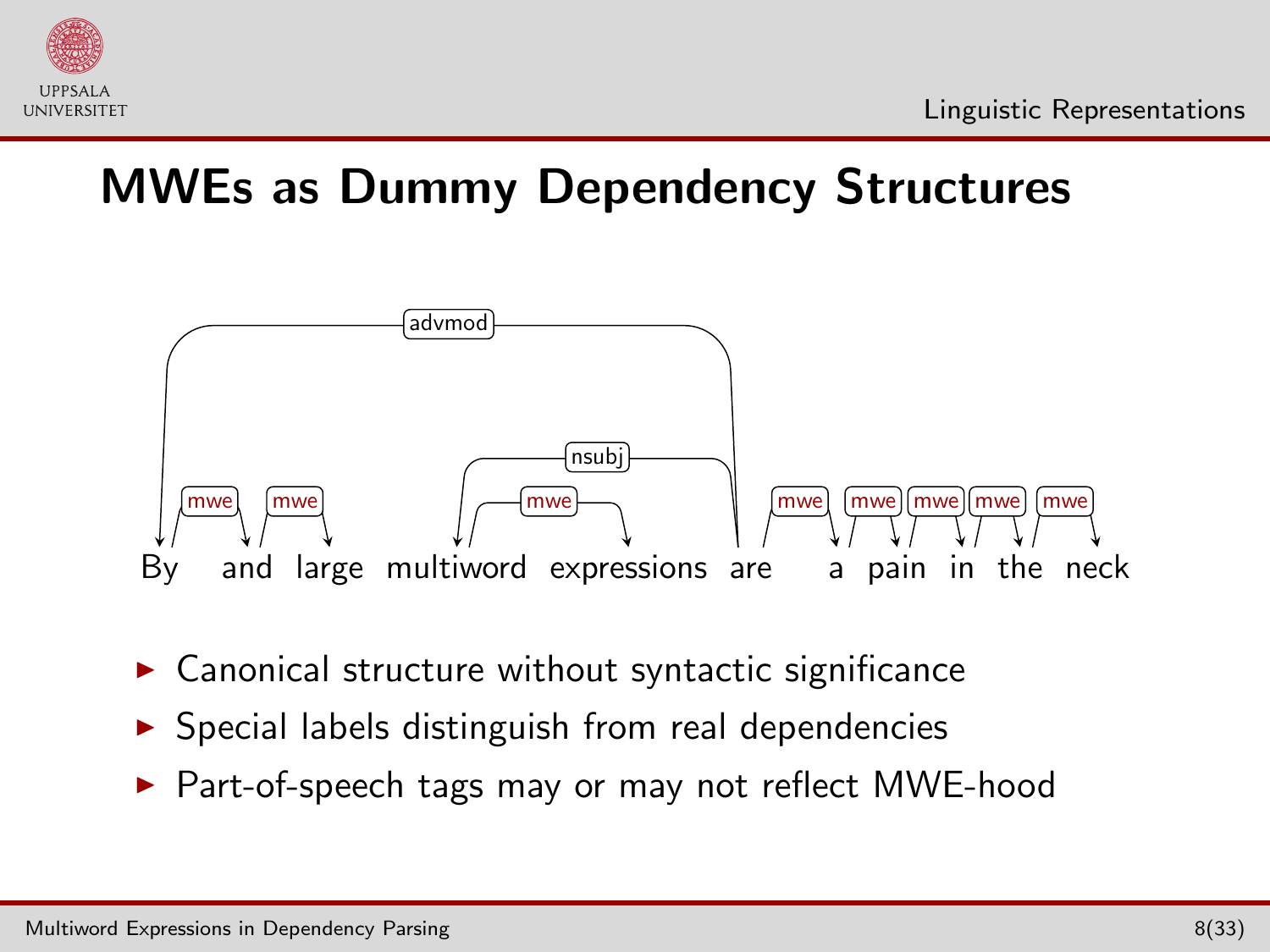

## MWEs as Real Dependency Structures



- Dependency structure reflects real internal structure
- $\triangleright$  Special labels may be used for subtypes (for example, LVCs)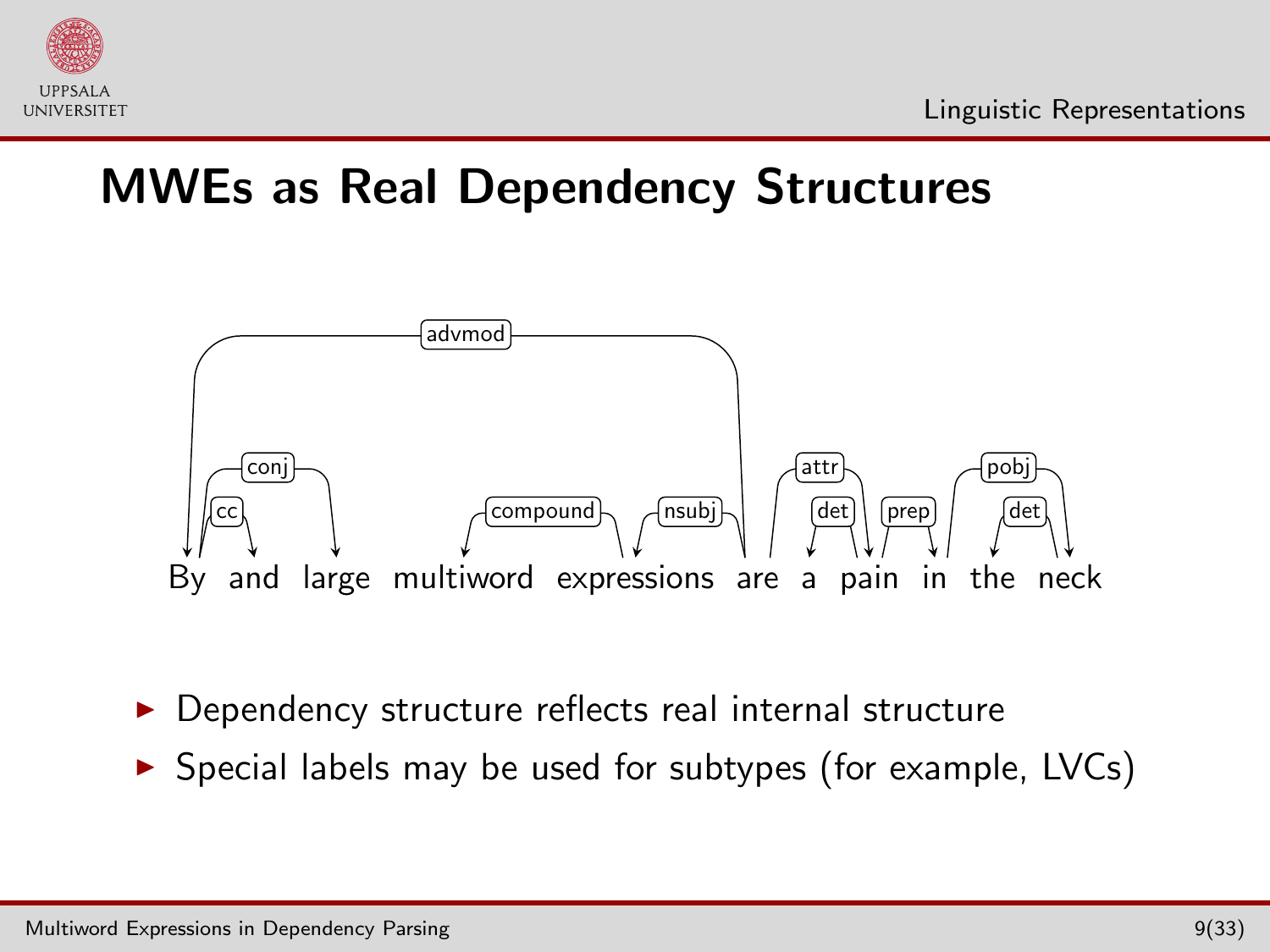

## So what representations should we use?

- $\triangleright$  Different types of MWEs require different representations
- $\triangleright$  At one end of the spectrum: by and large
	- $\triangleright$  No point in representing internal syntactic structure
	- $\blacktriangleright$  Equivalent to a single node in dependency structure
	- **>** Special token or dummy dependencies?
- $\triangleright$  At the other end: take a photo
	- $\triangleright$  Needs internal structure to allow modification and inflection
	- Real dependencies, special labels?
- $\triangleright$  What about everything in between?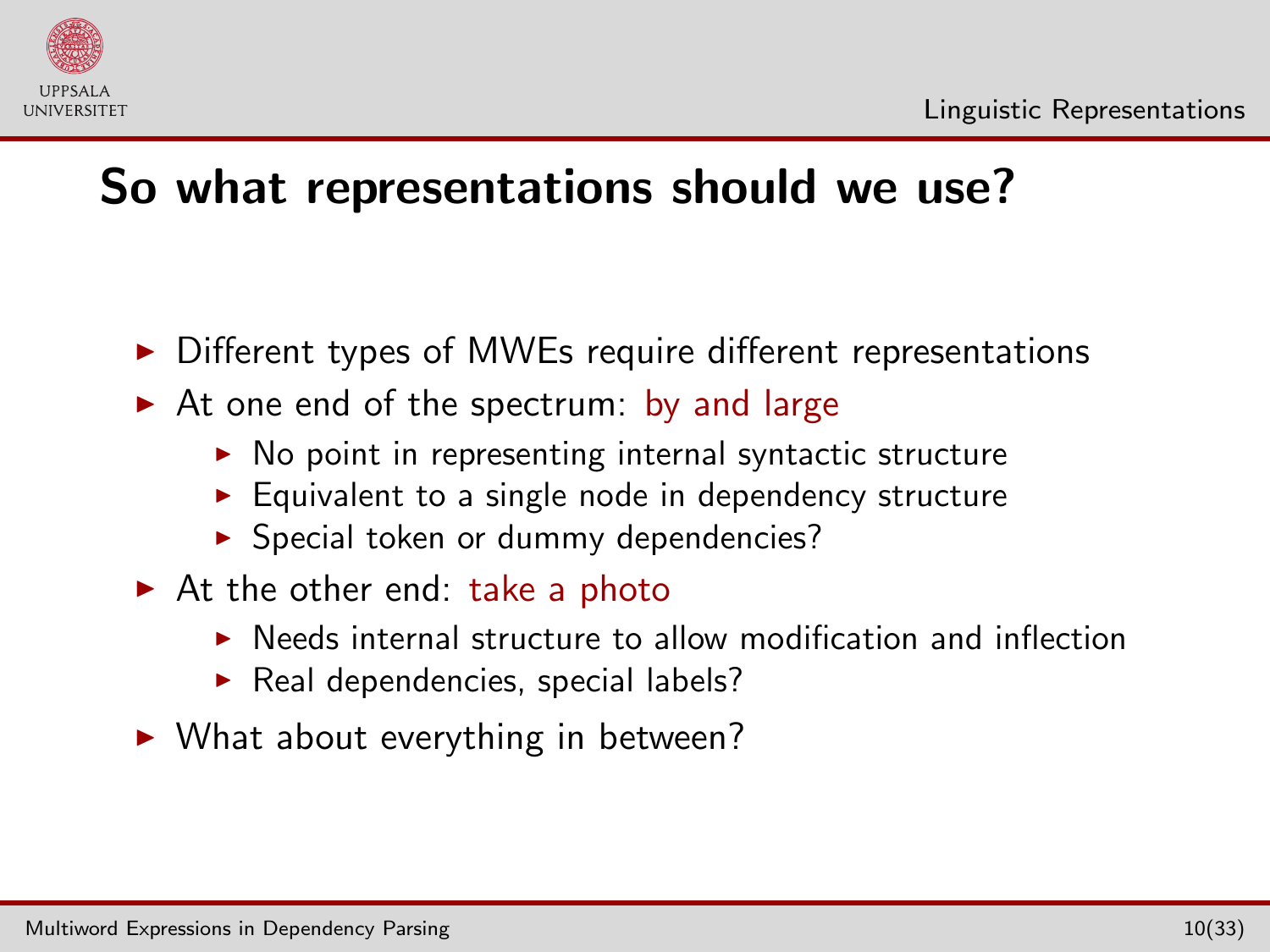

## Parsing Techniques

- $\blacktriangleright$  Three main approaches:
	- $\triangleright$  Pre-processing analyze MWEs before parsing
	- Post-processing analyze MWEs after parsing
	- $\rightarrow$  Joint processing analyze MWEs during parsing
- <span id="page-16-0"></span> $\blacktriangleright$  Key question:
	- $\triangleright$  Does MWE identification help parsing or vice versa or both?
	- $\triangleright$  The answer may be different for different types of MWEs!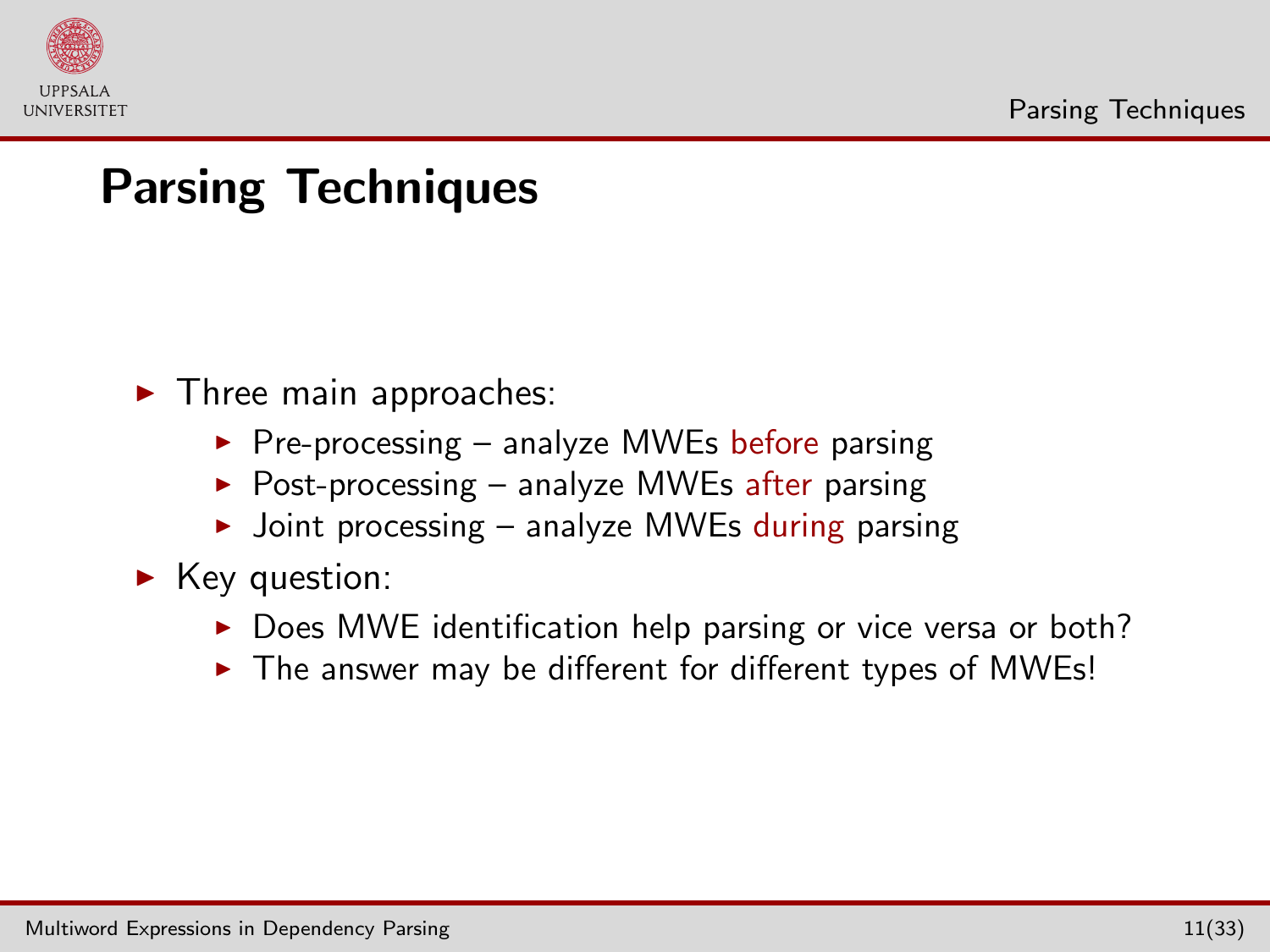

|                |            | Pre   Joint   Post |            |
|----------------|------------|--------------------|------------|
| Special tokens | <b>ves</b> | no                 | <b>ves</b> |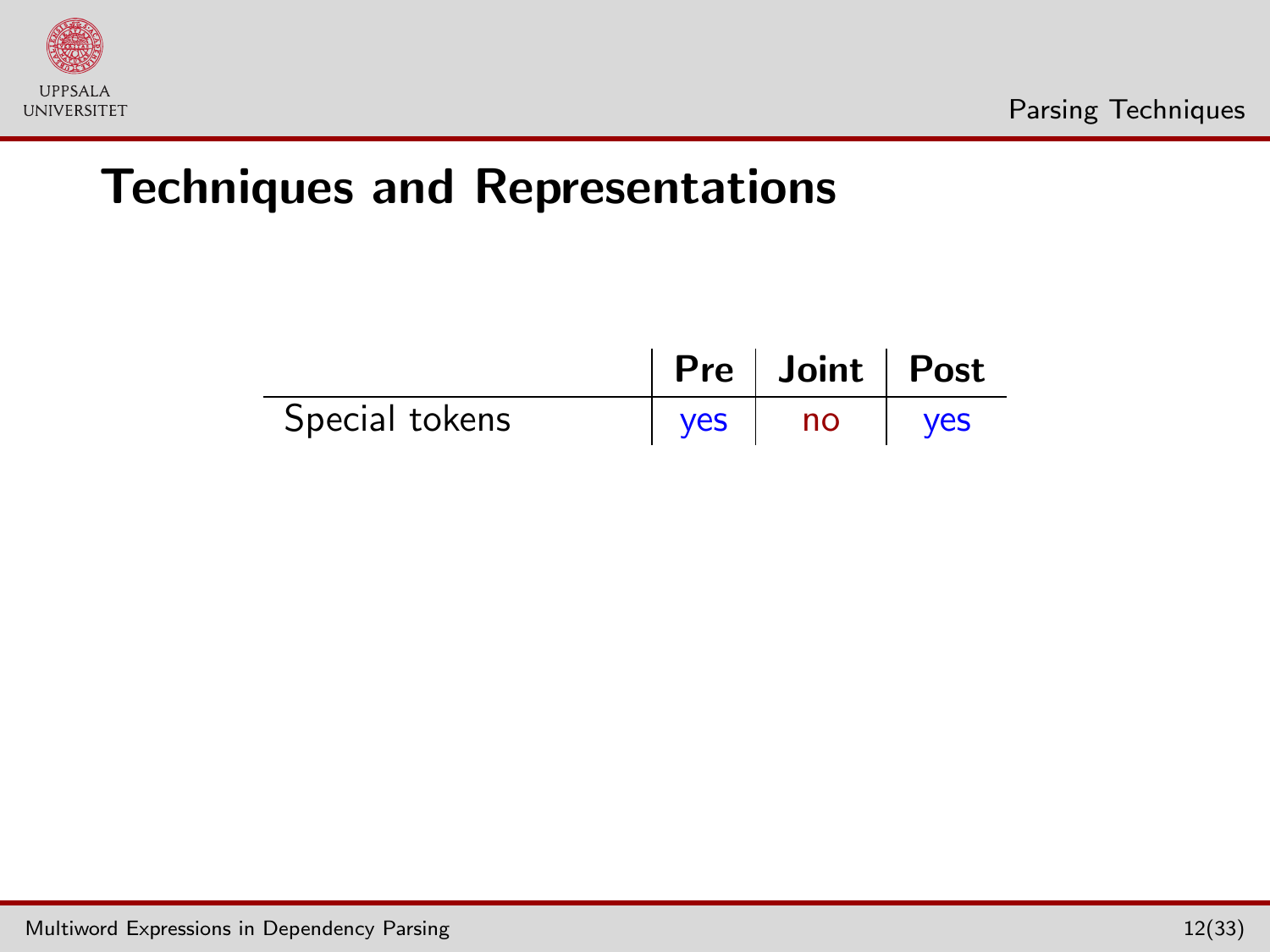

|                    |            | Pre   Joint   Post |            |
|--------------------|------------|--------------------|------------|
| Special tokens     | <b>ves</b> | no                 | <b>ves</b> |
| Dummy dependencies |            | <b>ves</b>         |            |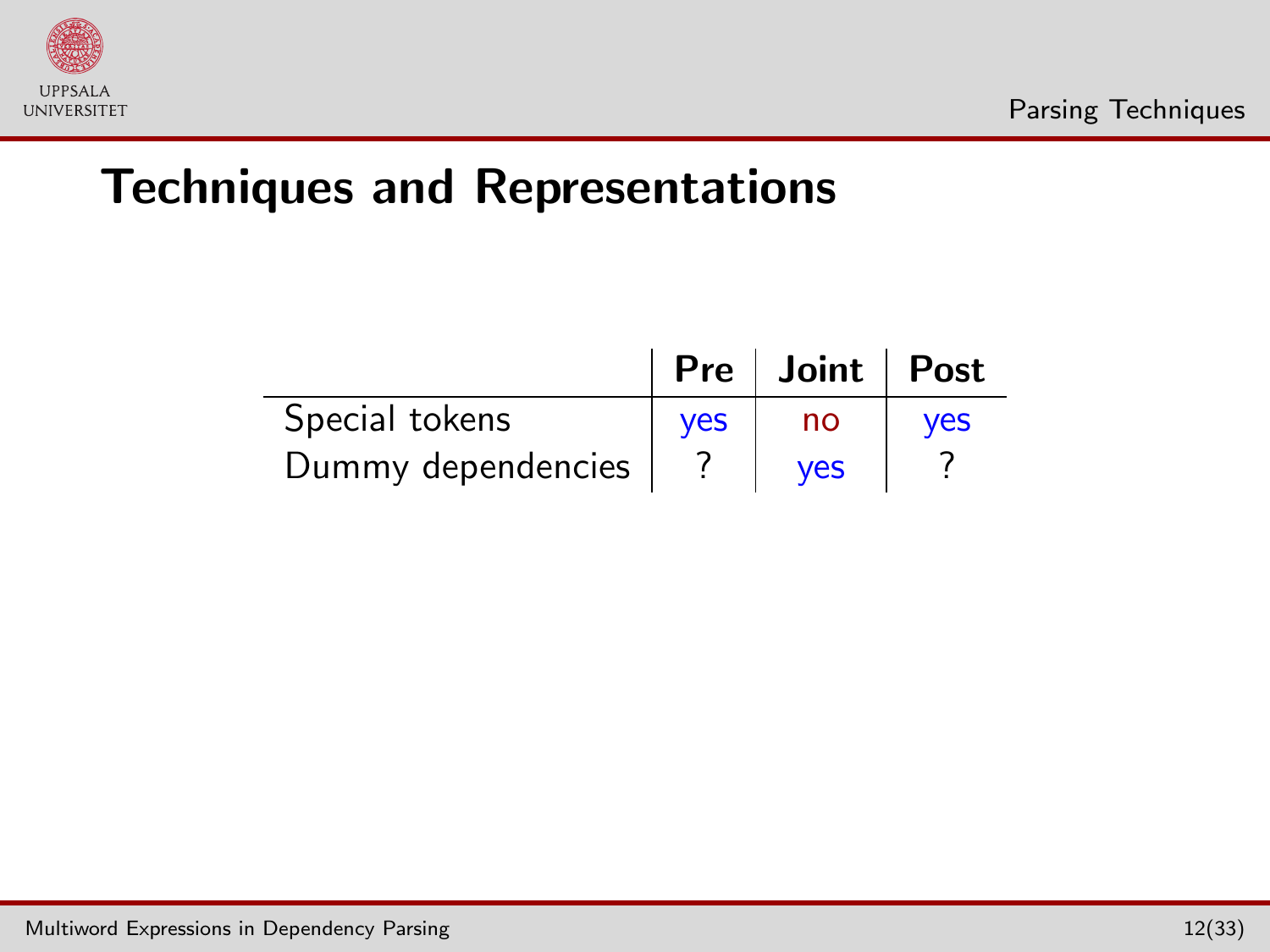

|                    | $Pre \,  $ | Joint      | <b>Post</b> |
|--------------------|------------|------------|-------------|
| Special tokens     | <b>ves</b> | no         | <b>ves</b>  |
| Dummy dependencies |            | <b>ves</b> |             |
| Real dependencies  | no         | <b>ves</b> | <b>ves</b>  |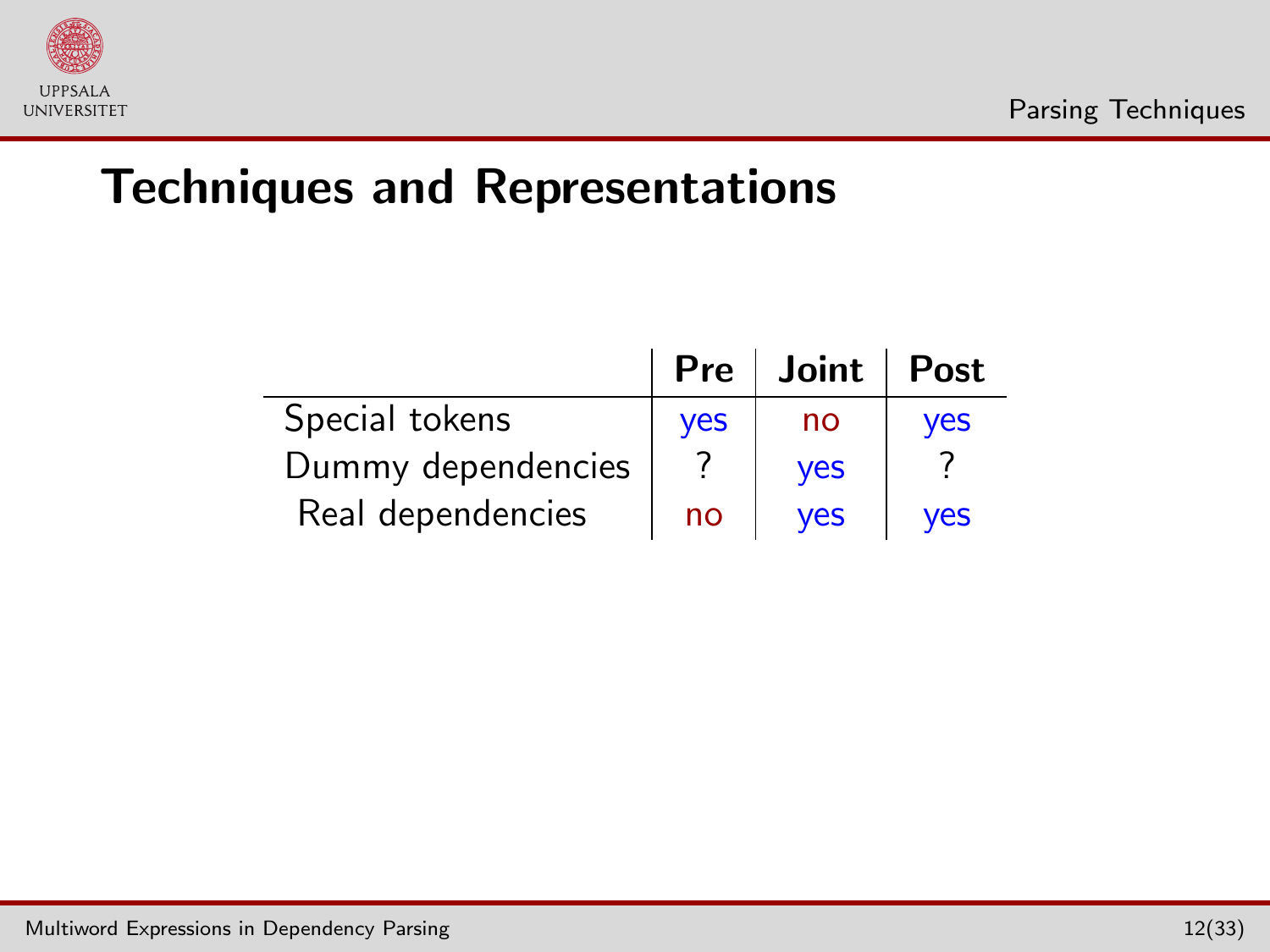

|                    | $Pre \perp$ | Joint      | <b>Post</b> |
|--------------------|-------------|------------|-------------|
| Special tokens     | <b>ves</b>  | no         | <b>ves</b>  |
| Dummy dependencies |             | <b>ves</b> |             |
| Real dependencies  | no          | <b>ves</b> | <b>ves</b>  |

If different types of MWEs require different representations, they may require different processing techniques as well!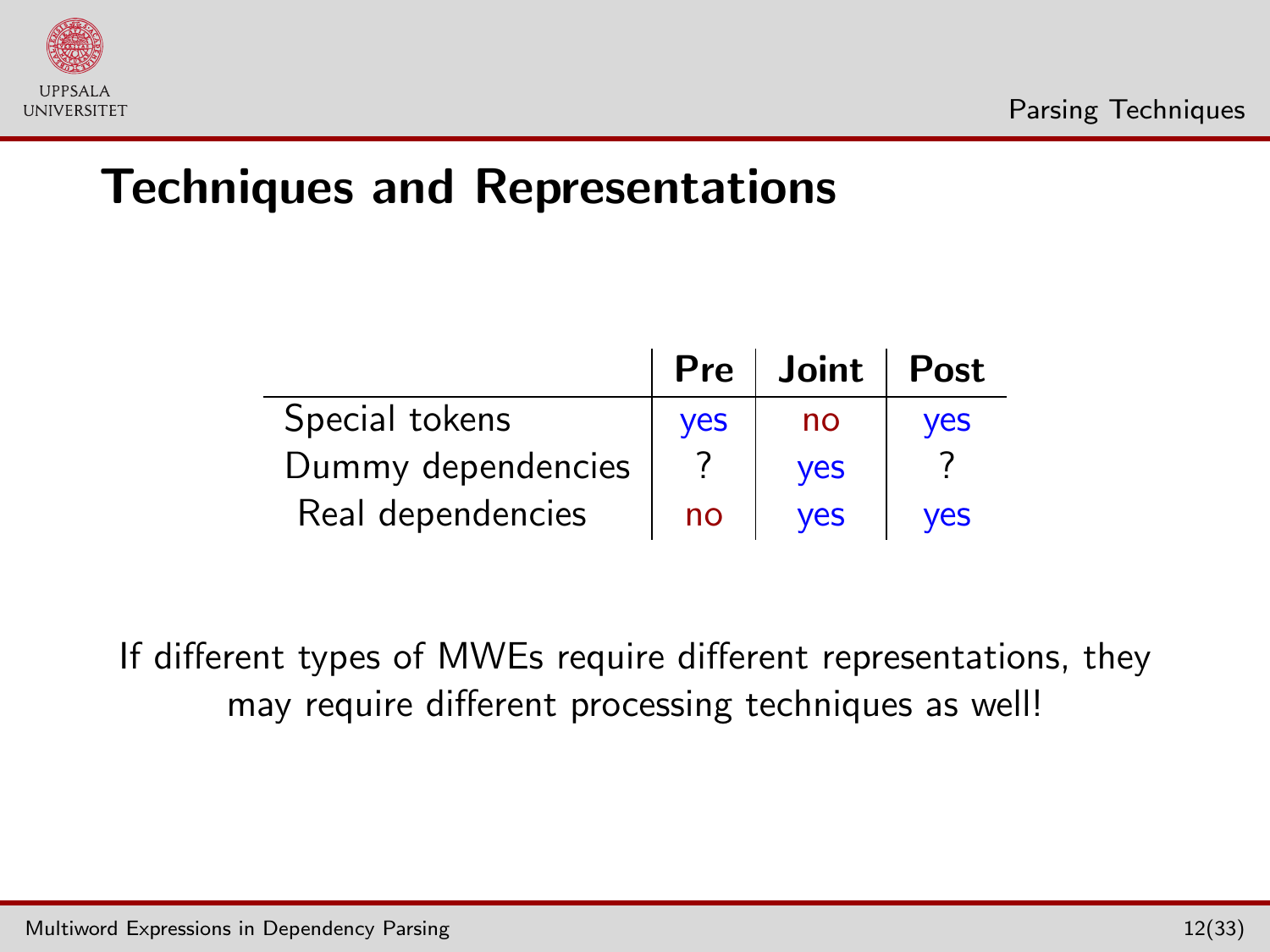

#### An Early Study [\[Nivre and Nilsson 2004\]](#page-48-0)

 $\triangleright$  Swedish treebank with (limited) MWE annotation:

- $\blacktriangleright$  Function words like in spite of, at large
- ▶ Names like Carl XVI Gustaf, Swedish Academy
- $\blacktriangleright$  Numerical expressions like 2 + 2 = 4
- 1. Joint processing with dummy dependencies:



2. Preprocessing with special tokens (gold input):

<span id="page-21-0"></span>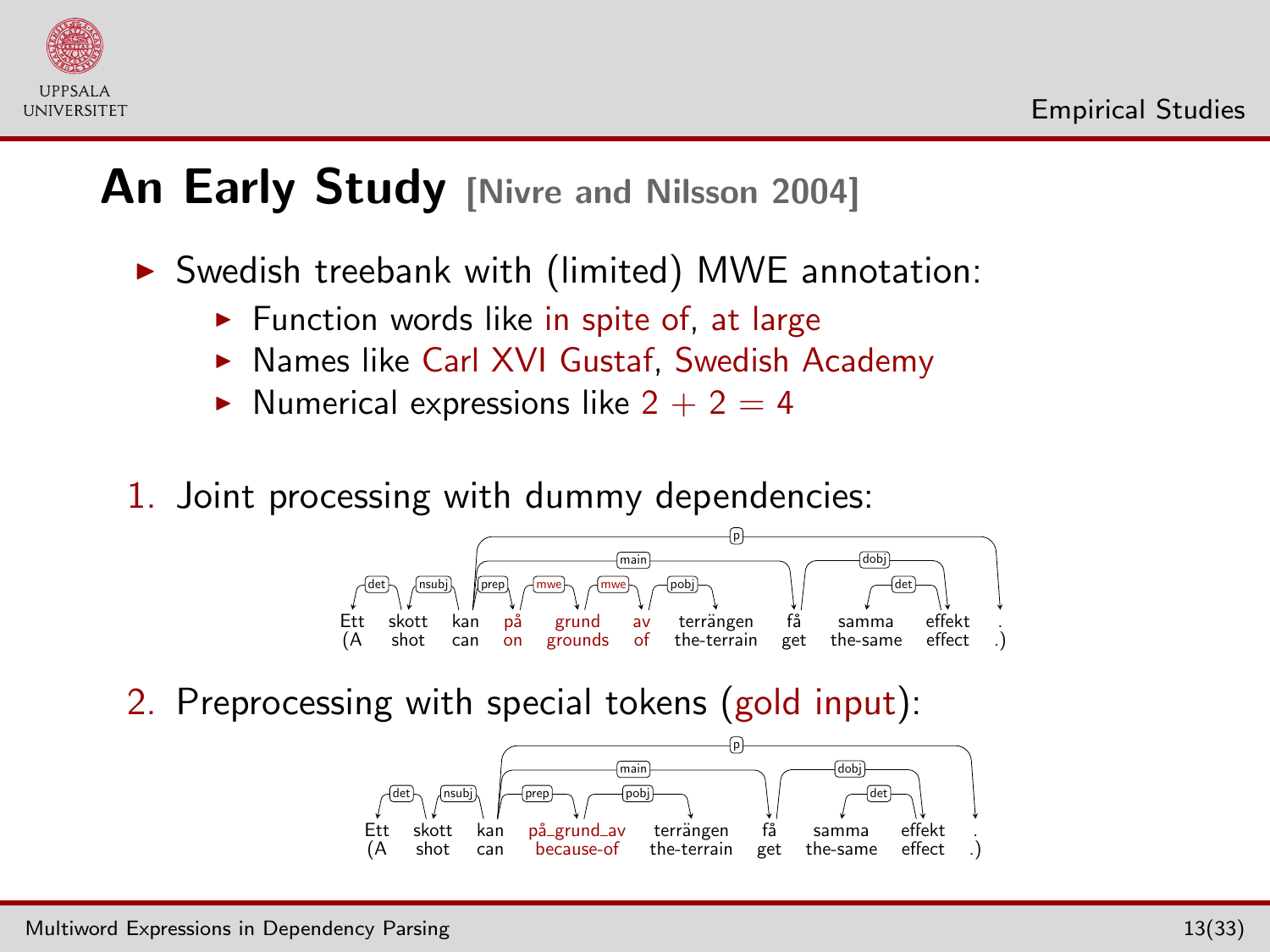

## Results

|               | $MWE$ Other              |      |
|---------------|--------------------------|------|
| Joint         | 71 1                     | 80.7 |
| Preprocessing | $\overline{\phantom{0}}$ | 81.6 |

 $\triangleright$  Perfect MWE recognition improves parsing accuracy (slightly)

- $\triangleright$  Typical effects of failing to recognize MWEs:
	- $\triangleright$  Unusual part-of-speech patterns leads to distorted structure  $(vad bertäffar = as regards)$
	- $\triangleright$  Different attachment preferences for MWEs and compositional phrases (i regel  $=$  as a rule)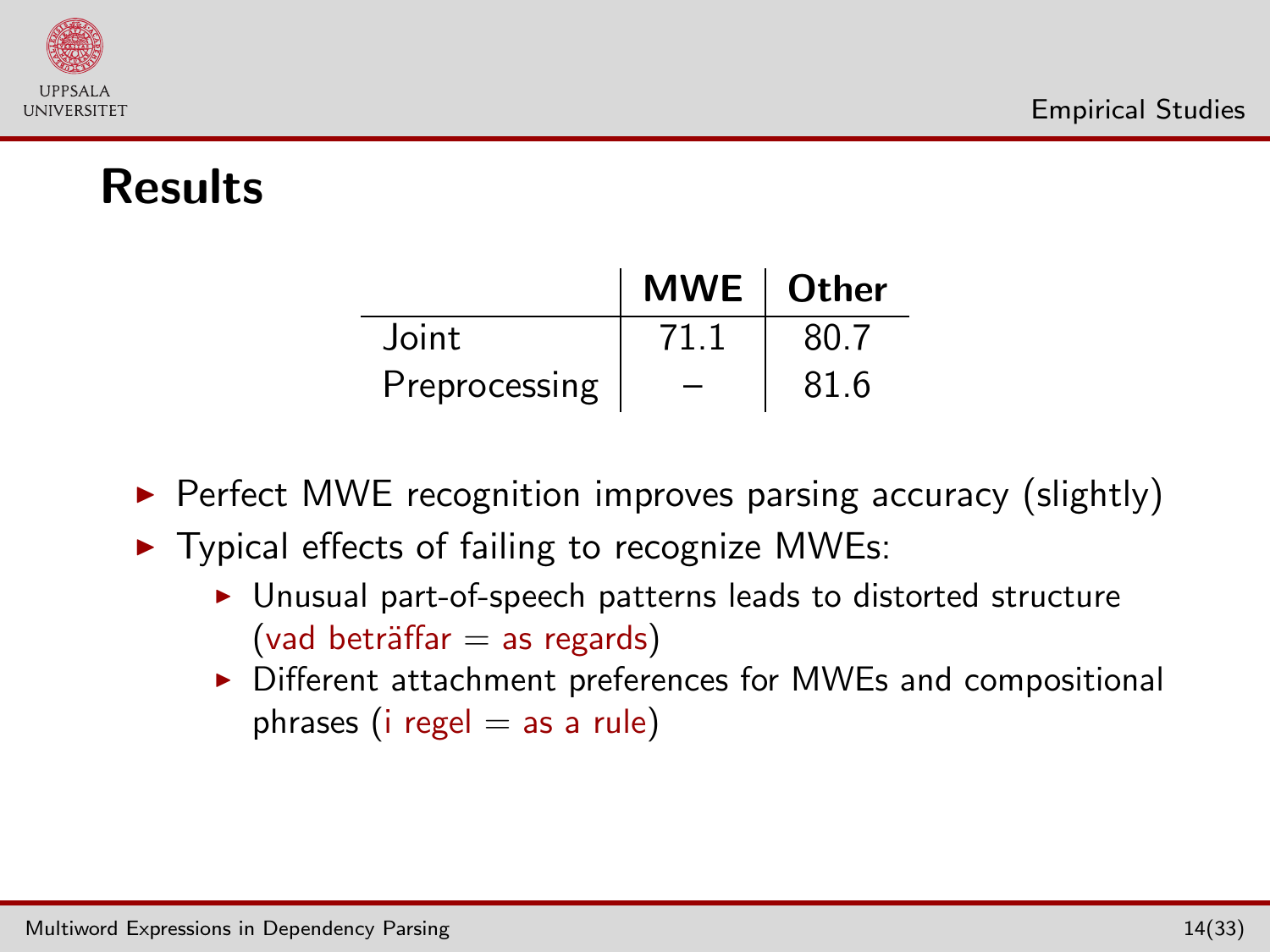

## Results

|               | MWE $\vert$ Other |      |
|---------------|-------------------|------|
| <b>Joint</b>  | 71 1              | 80.7 |
| Preprocessing |                   | 81.6 |

 $\triangleright$  Perfect MWE recognition improves parsing accuracy (slightly)

- $\triangleright$  Typical effects of failing to recognize MWEs:
	- $\triangleright$  Unusual part-of-speech patterns leads to distorted structure  $(vad bertäffar = as regards)$
	- $\triangleright$  Different attachment preferences for MWEs and compositional phrases (i regel  $=$  as a rule)

Similar results observed later for Turkish [Eryiğit et al. 2011]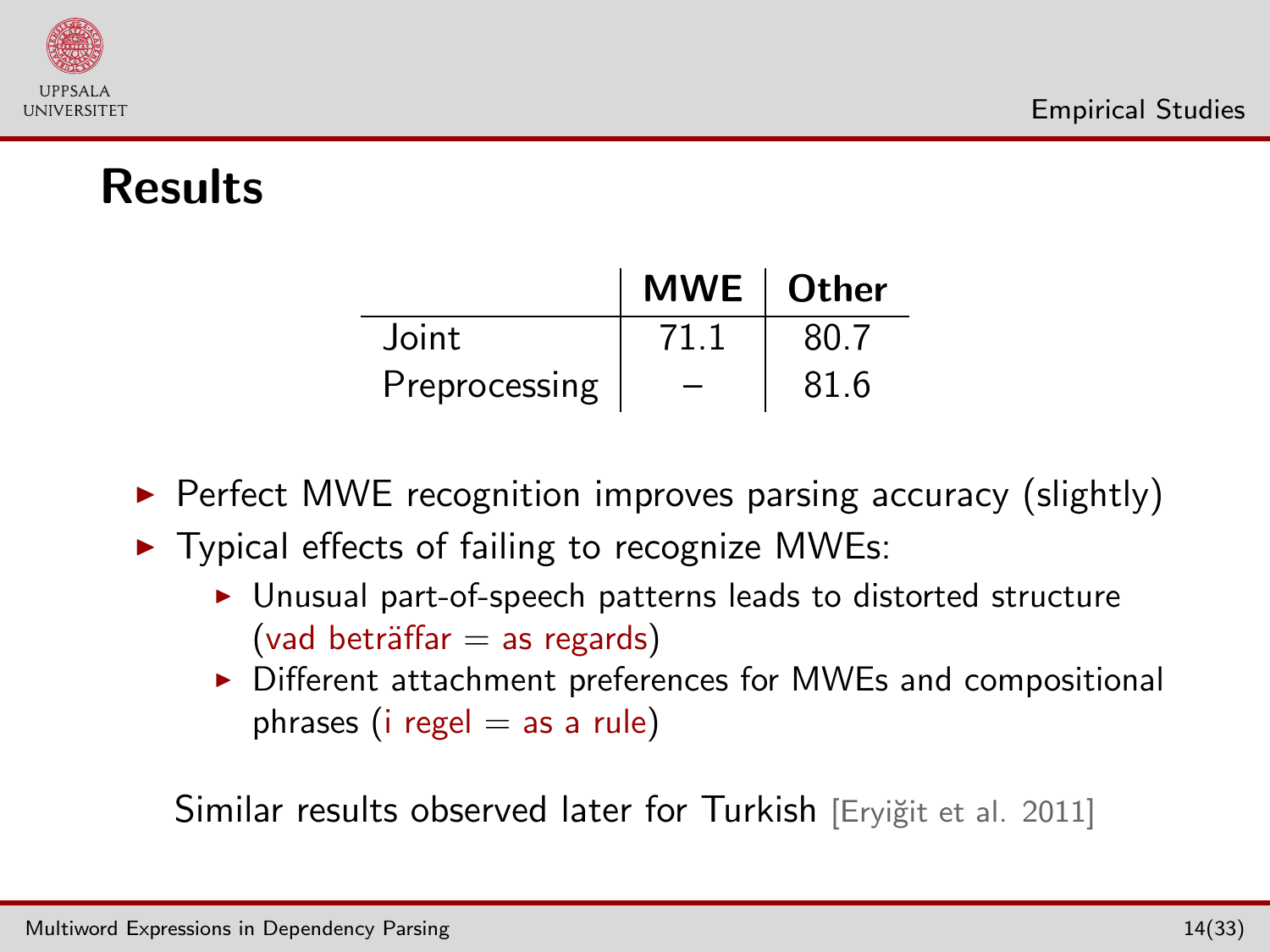

## Regular and Irregular MWEs

[\[Candito and Constant 2014\]](#page-48-2)

 $\triangleright$  French dependency treebank with dummy MWE dependencies:



 $\blacktriangleright$  Alternative representations for regular MWEs:



 $\triangleright$  PoS patterns used to distinguish regular and irregular MWEs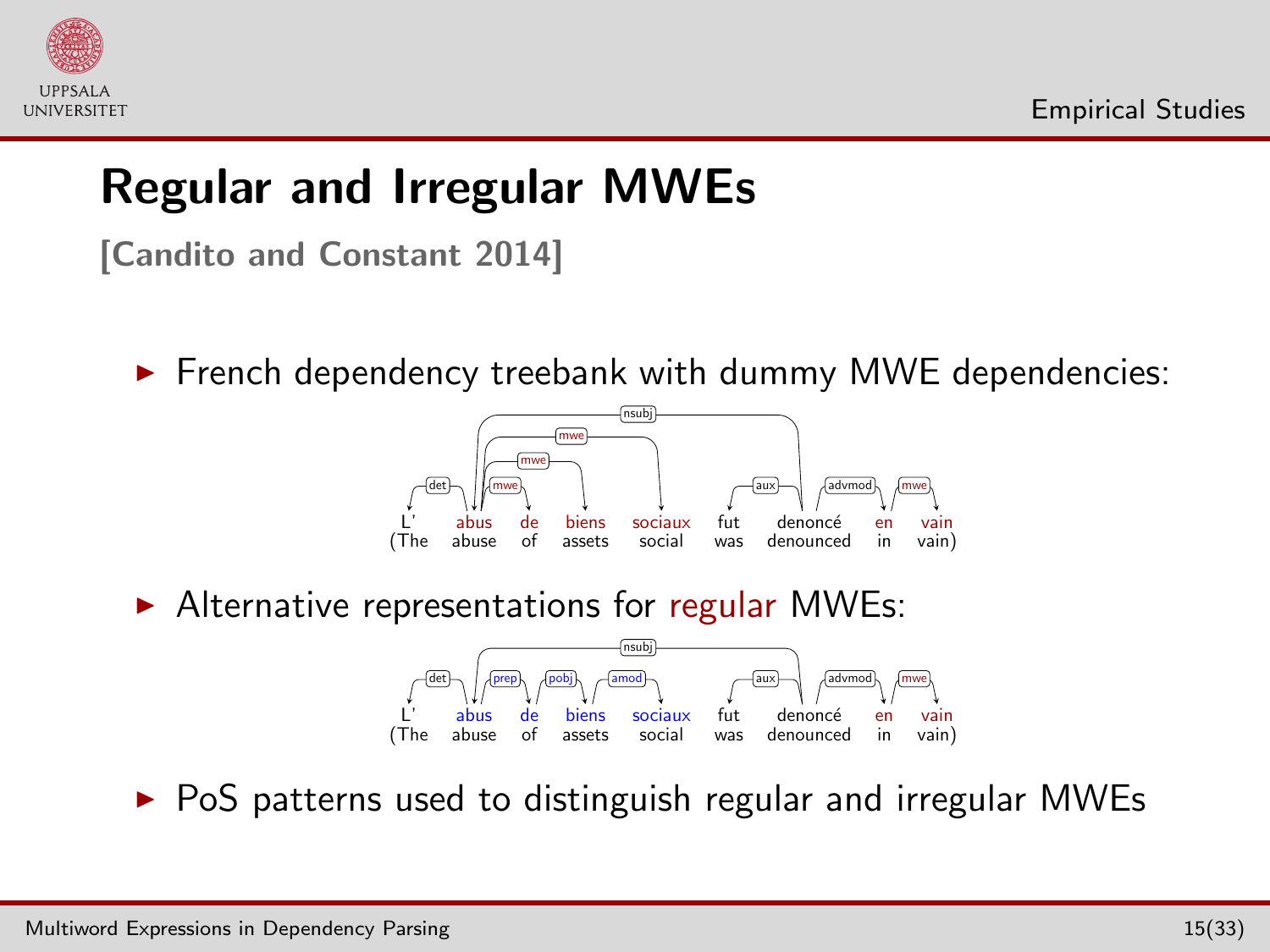

#### Processing Models

|             | <b>Irregular</b> | Regular |
|-------------|------------------|---------|
| Joint       | Parser           | Parser  |
| Joint-Reg   | Pre              | Parser  |
| Joint-Irreg | Parser           | Post    |
| Pipeline    | Pre              | Post    |

- $\triangleright$  Pre = MWEs pre-recognized and merged to single tokens
- $\triangleright$  Post = MWEs recognized after parsing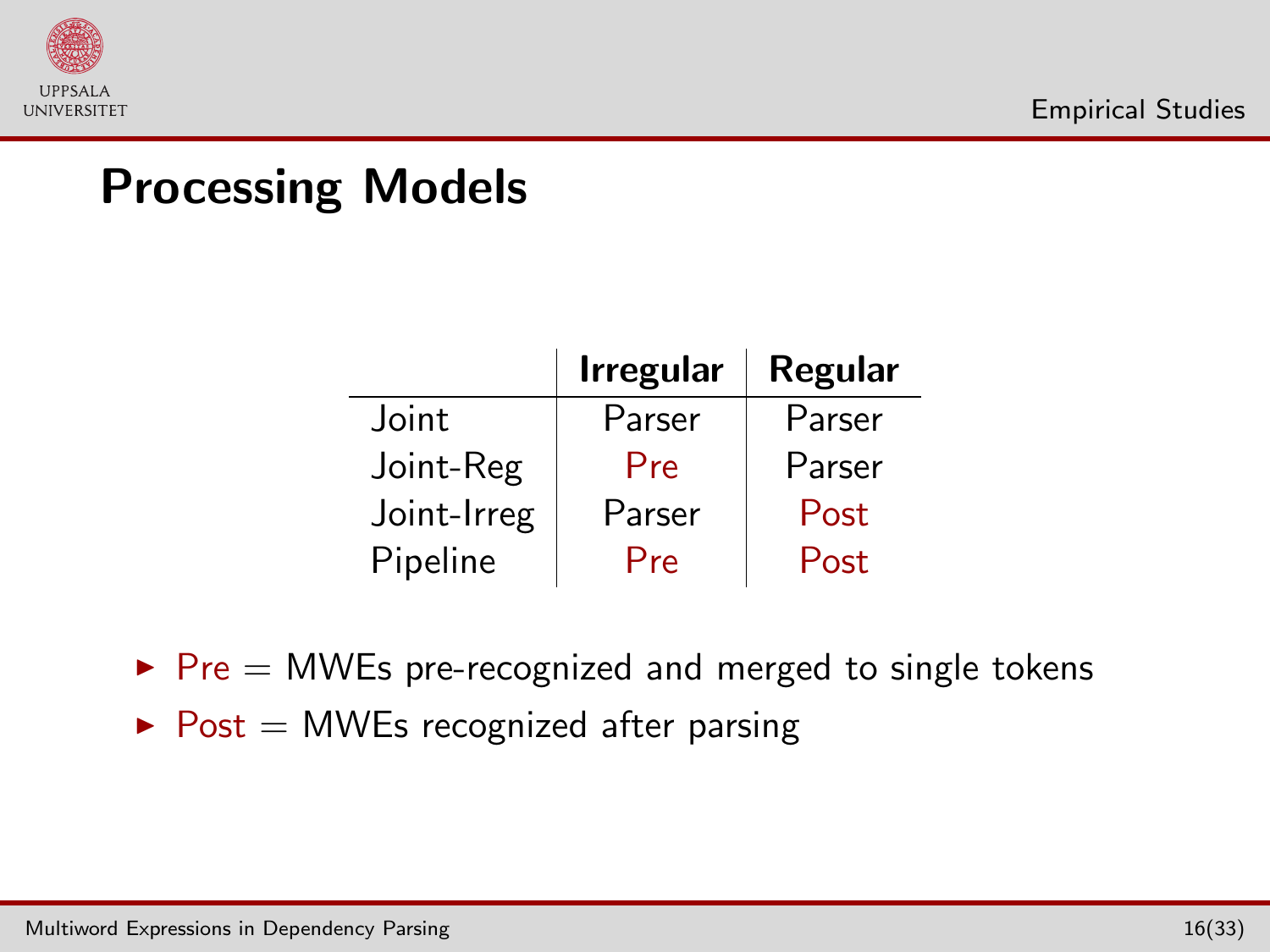

#### Results

|             | Dummy      |                | Real       |                |  |
|-------------|------------|----------------|------------|----------------|--|
|             | <b>MWE</b> | <b>Overall</b> | <b>MWE</b> | <b>Overall</b> |  |
| Joint       | 73.5       | 84.5           | 81.4       | 86.9           |  |
| Joint-Reg   | 73.3       | 84.2           | 80.4       | 86.6           |  |
| Joint-Irreg | 75.4       | 84.4           | 82.1       | 87.0           |  |
| Pipeline    | 74.4       | 83.9           | 80.4       | 86.5           |  |

 $\blacktriangleright$  Real dependencies better than dummy dependencies

- $\triangleright$  Irregular MWEs benefit most from joint processing
- $\triangleright$  Regular MWEs better identified after parsing?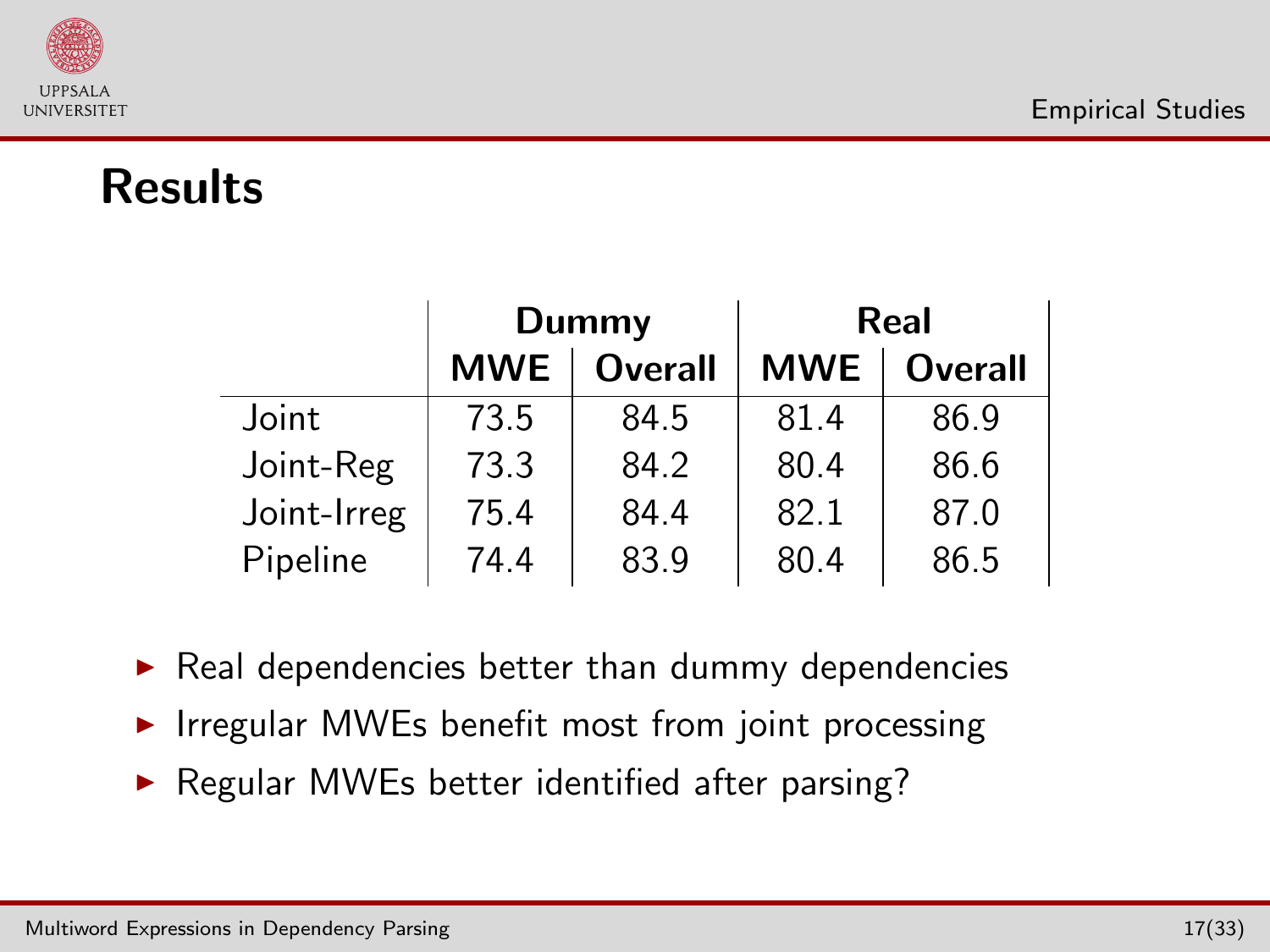

#### Light Verb Constructions [\[Vincze et al. 2013\]](#page-49-0)

 $\blacktriangleright$  Hungarian dependency treebank with LVC annotation:



- $\triangleright$  Can a parser learn to identify light verb constructions?
- $\blacktriangleright$  How is overall parsing accuracy affected?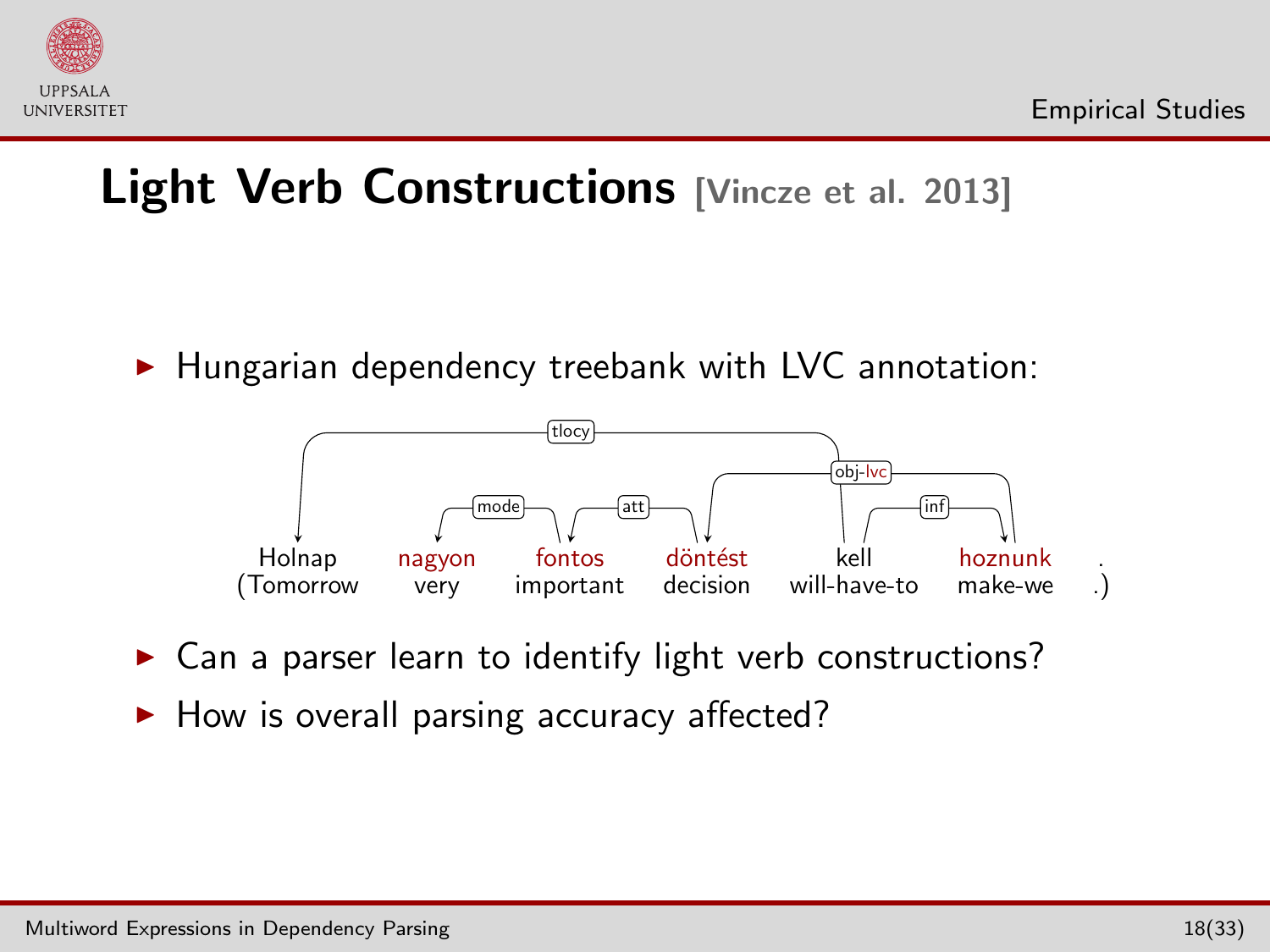

## Results

|                 | <b>LVC</b> | <b>Overall</b> |
|-----------------|------------|----------------|
| Parser plain    |            | 90.6           |
| Parser IVC      | 75.6       | 90.4           |
| Post dictionary | 21.3       |                |
| Post C4.5       | 74.5       |                |

- $\triangleright$  Parser improves LVC identification with a marginal drop in overall labeled attachment score
- $\triangleright$  Parser significantly better than post-classifier on discontiguous LVCs  $(64.0 > 60.0)$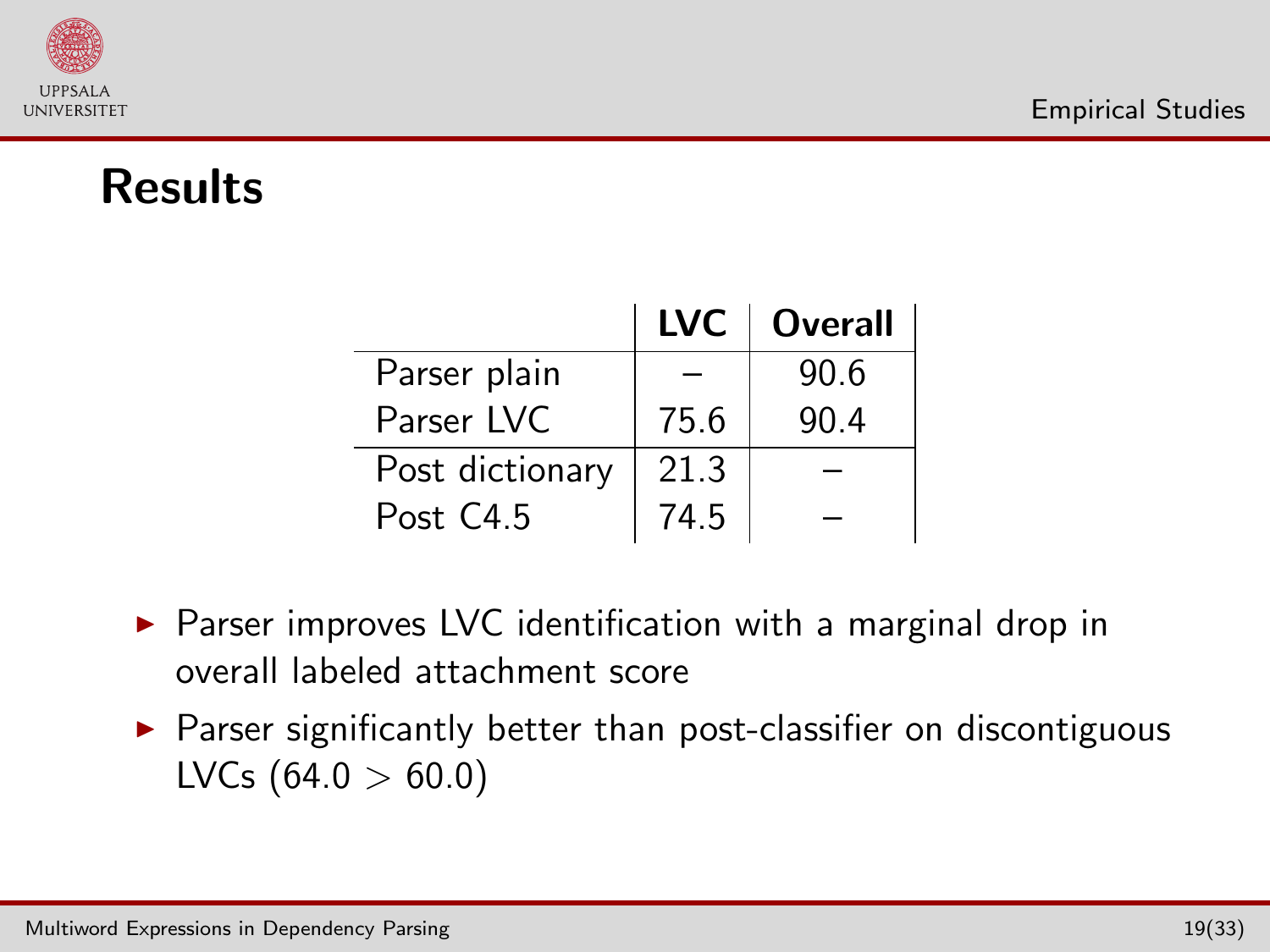

#### Conclusion

- $\triangleright$  We have only scratched the surface ...
- $\triangleright$  Complex interaction between several factors:
	- $\triangleright$  MWE types
	- $\blacktriangleright$  Linguistic representations
	- $\blacktriangleright$  Processing techniques
- $\blacktriangleright$  Tentative conclusions:
	- $\triangleright$  MWE identification can benefit from syntactic context
	- $\triangleright$  Regular MWEs should be assigned regular syntactic structure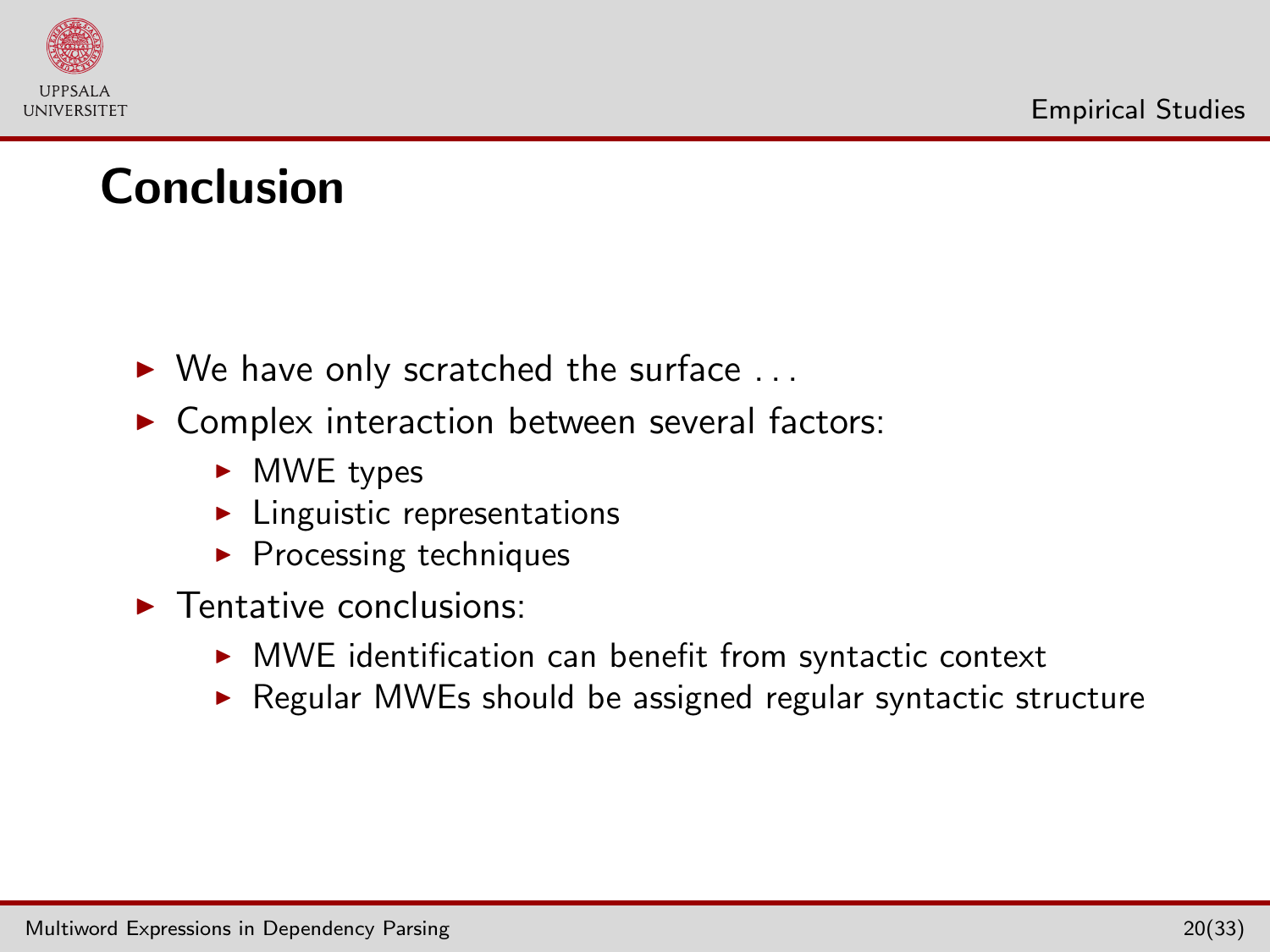

- $\blacktriangleright$  Background:
	- $\triangleright$  Treebank annotation schemes vary across languages
	- Hard to compare results across languages [\[Nivre et al. 2007\]](#page-49-1)
	- $\blacktriangleright$  Hard to evaluate cross-lingual learning [\[McDonald et al. 2013\]](#page-48-3)
	- $\blacktriangleright$  Hard to build multilingual systems
- <span id="page-30-0"></span> $\triangleright$  Universal Dependencies (http://universaldependencies.github.io/docs/):
	- ▶ Stanford universal dependencies [\[de Marneffe et al. 2014\]](#page-48-4)
	- Google universal part-of-speech tags [\[Petrov et al. 2012\]](#page-49-2)
	- Interset morphologial features [\[Zeman 2008\]](#page-49-3)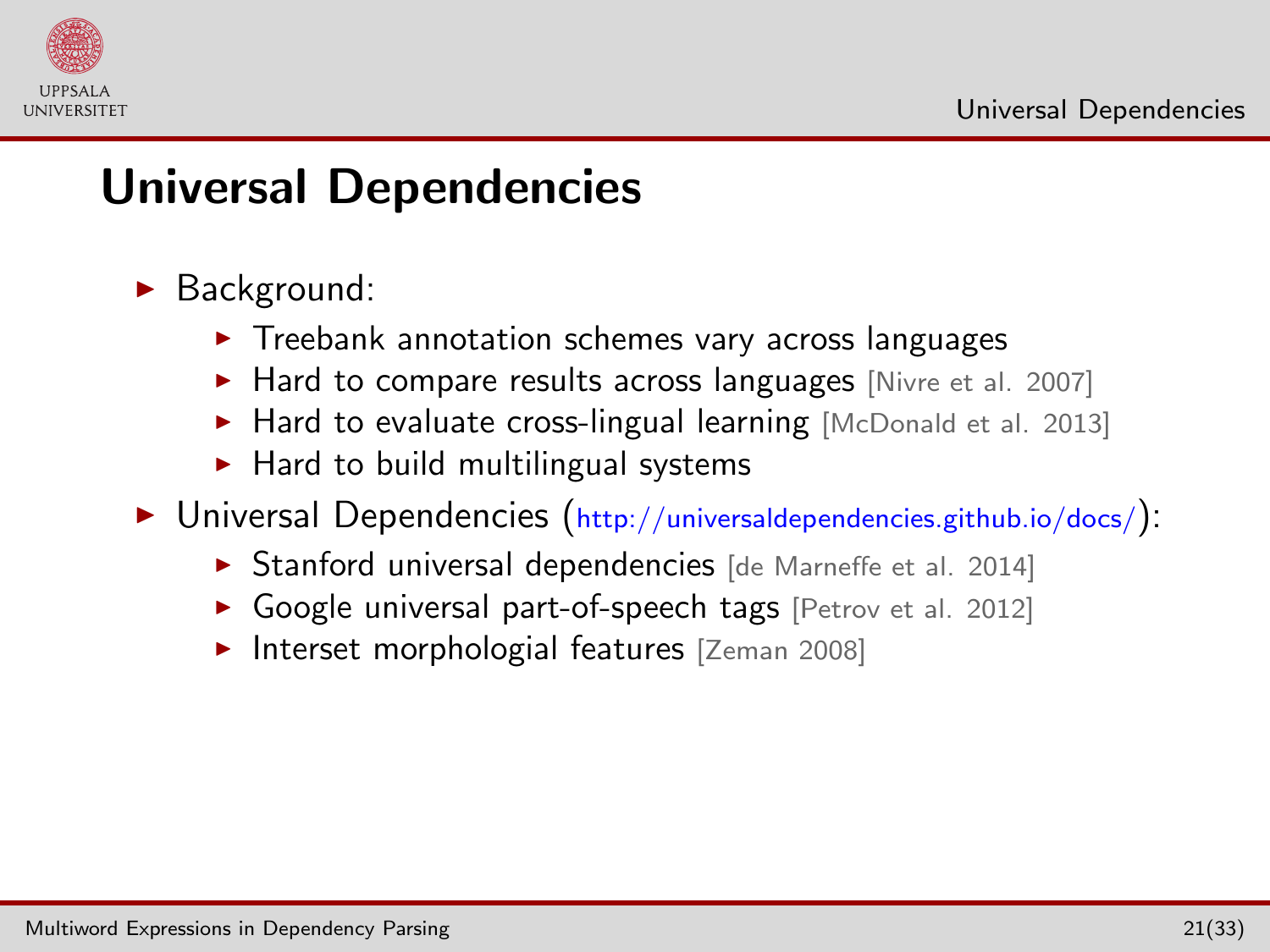

- $\blacktriangleright$  Background:
	- $\triangleright$  Treebank annotation schemes vary across languages
	- Hard to compare results across languages [\[Nivre et al. 2007\]](#page-49-1)
	- $\blacktriangleright$  Hard to evaluate cross-lingual learning [\[McDonald et al. 2013\]](#page-48-3)
	- $\blacktriangleright$  Hard to build multilingual systems
- $\triangleright$  Universal Dependencies (http://universaldependencies.github.io/docs/):
	- ▶ Stanford universal dependencies [\[de Marneffe et al. 2014\]](#page-48-4)
	- Google universal part-of-speech tags [\[Petrov et al. 2012\]](#page-49-2)
	- Interset morphologial features [\[Zeman 2008\]](#page-49-3)

#### First guidelines released Oct 1, 2014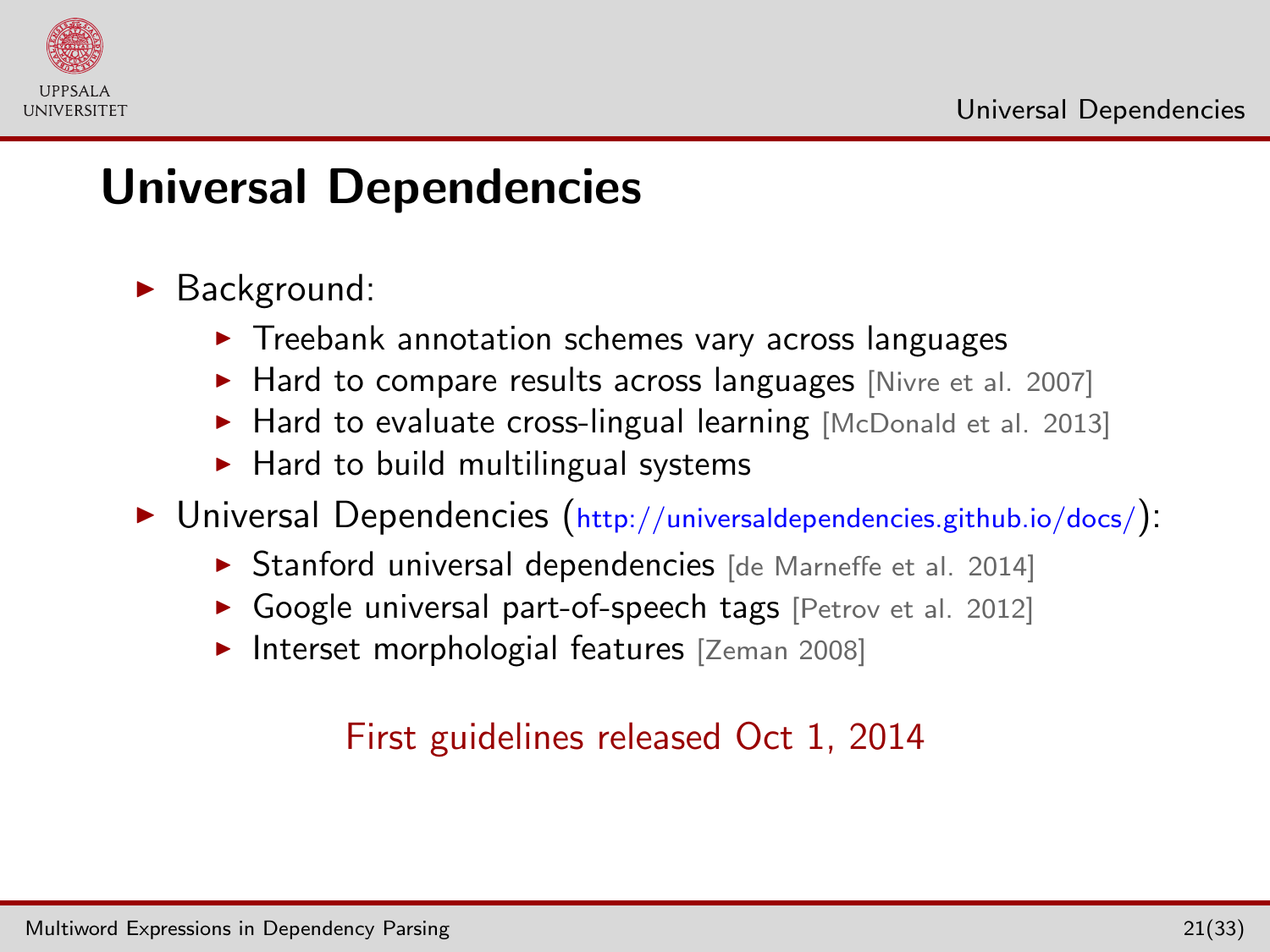

- $\blacktriangleright$  Background:
	- $\triangleright$  Treebank annotation schemes vary across languages
	- Hard to compare results across languages [\[Nivre et al. 2007\]](#page-49-1)
	- $\blacktriangleright$  Hard to evaluate cross-lingual learning [\[McDonald et al. 2013\]](#page-48-3)
	- $\blacktriangleright$  Hard to build multilingual systems
- $\triangleright$  Universal Dependencies (http://universaldependencies.github.io/docs/):
	- ▶ Stanford universal dependencies [\[de Marneffe et al. 2014\]](#page-48-4)
	- Google universal part-of-speech tags [\[Petrov et al. 2012\]](#page-49-2)
	- Interset morphologial features [\[Zeman 2008\]](#page-49-3)

First guidelines released Oct 1, 2014

First 10 treebanks released Jan 15, 2015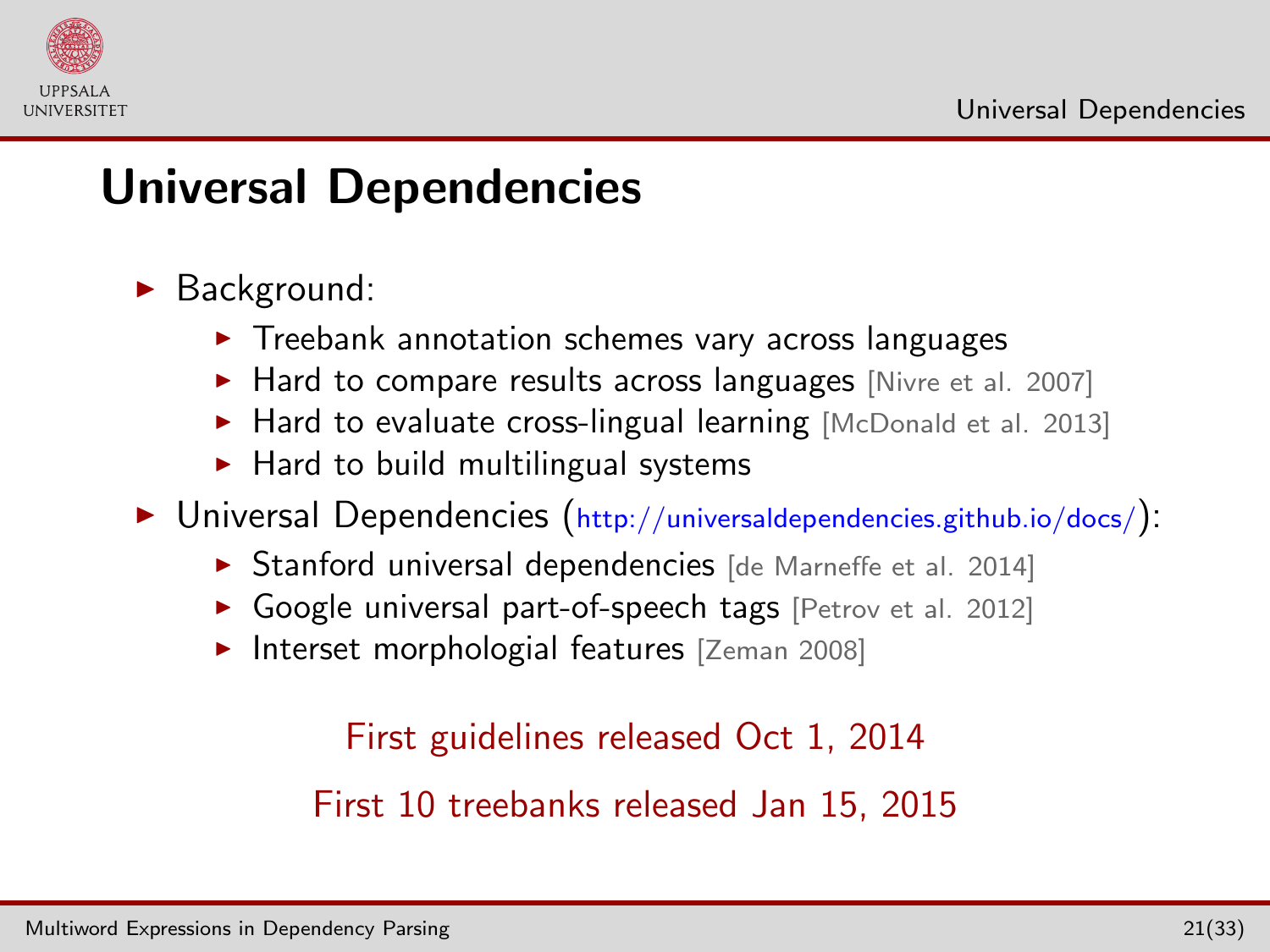

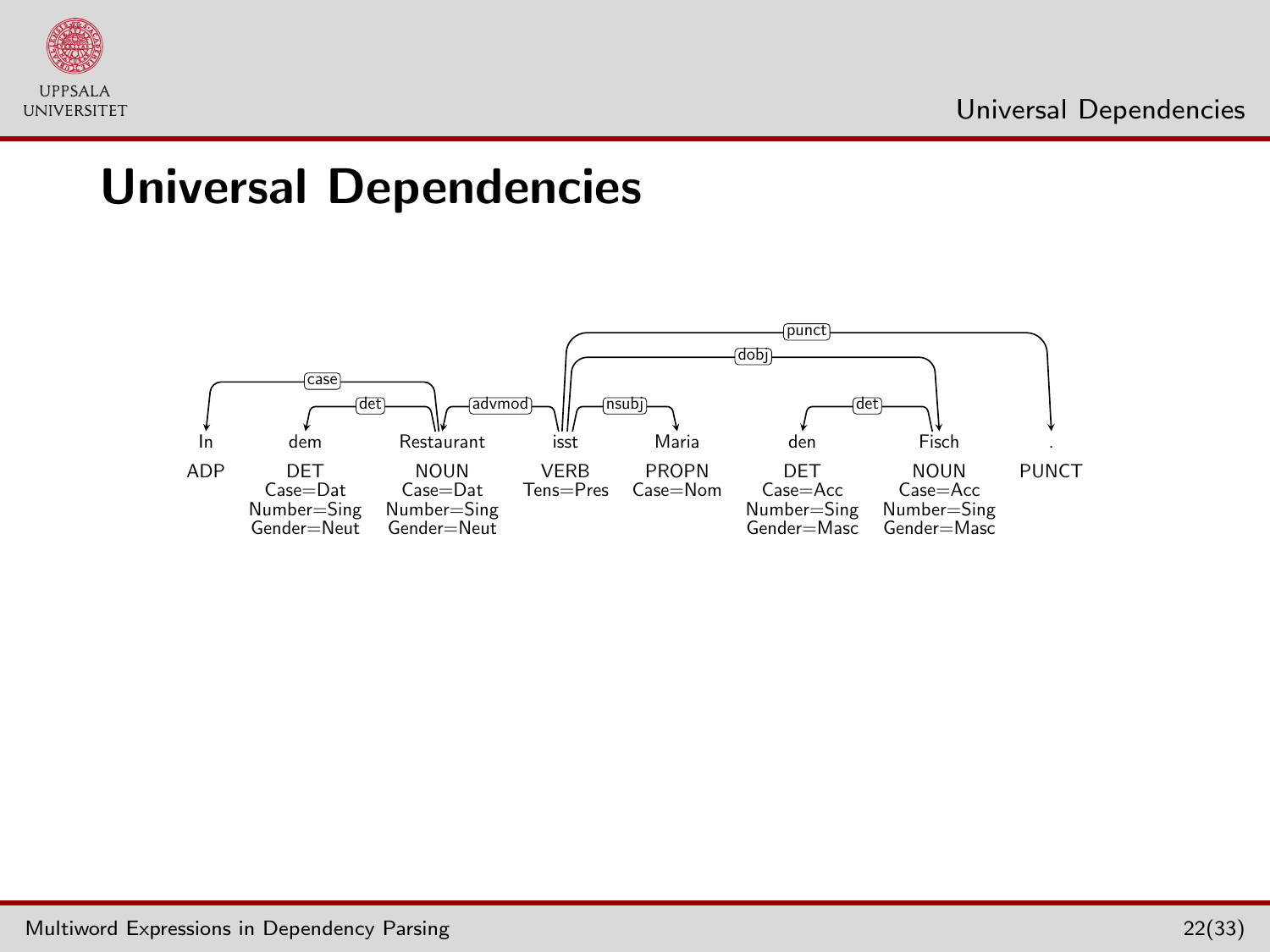



 $\triangleright$  Syntactic words – explicit splitting of clitics and contractions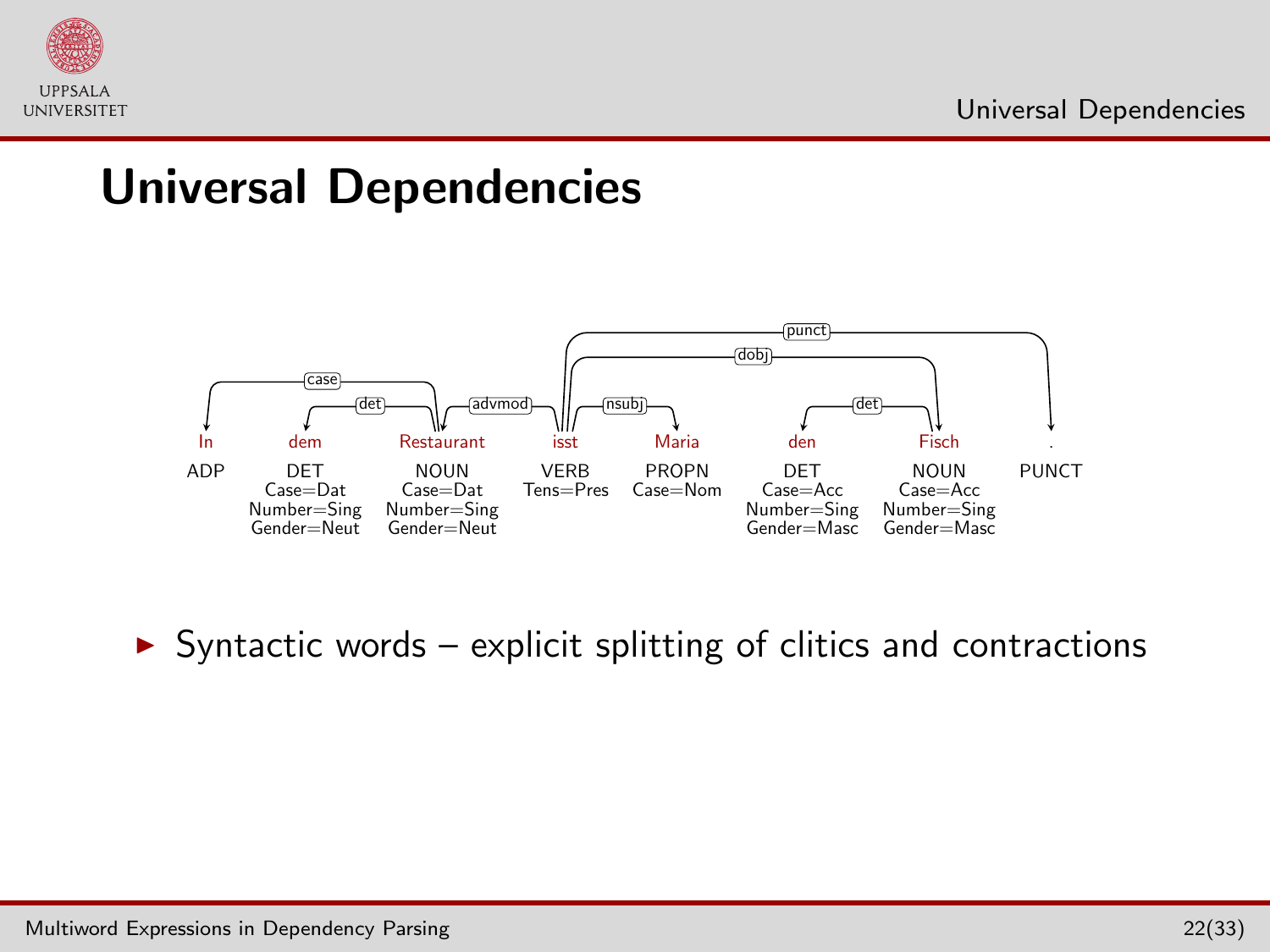



- $\triangleright$  Syntactic words explicit splitting of clitics and contractions
- $\triangleright$  Universal part-of-speech tags  $+$  morphological features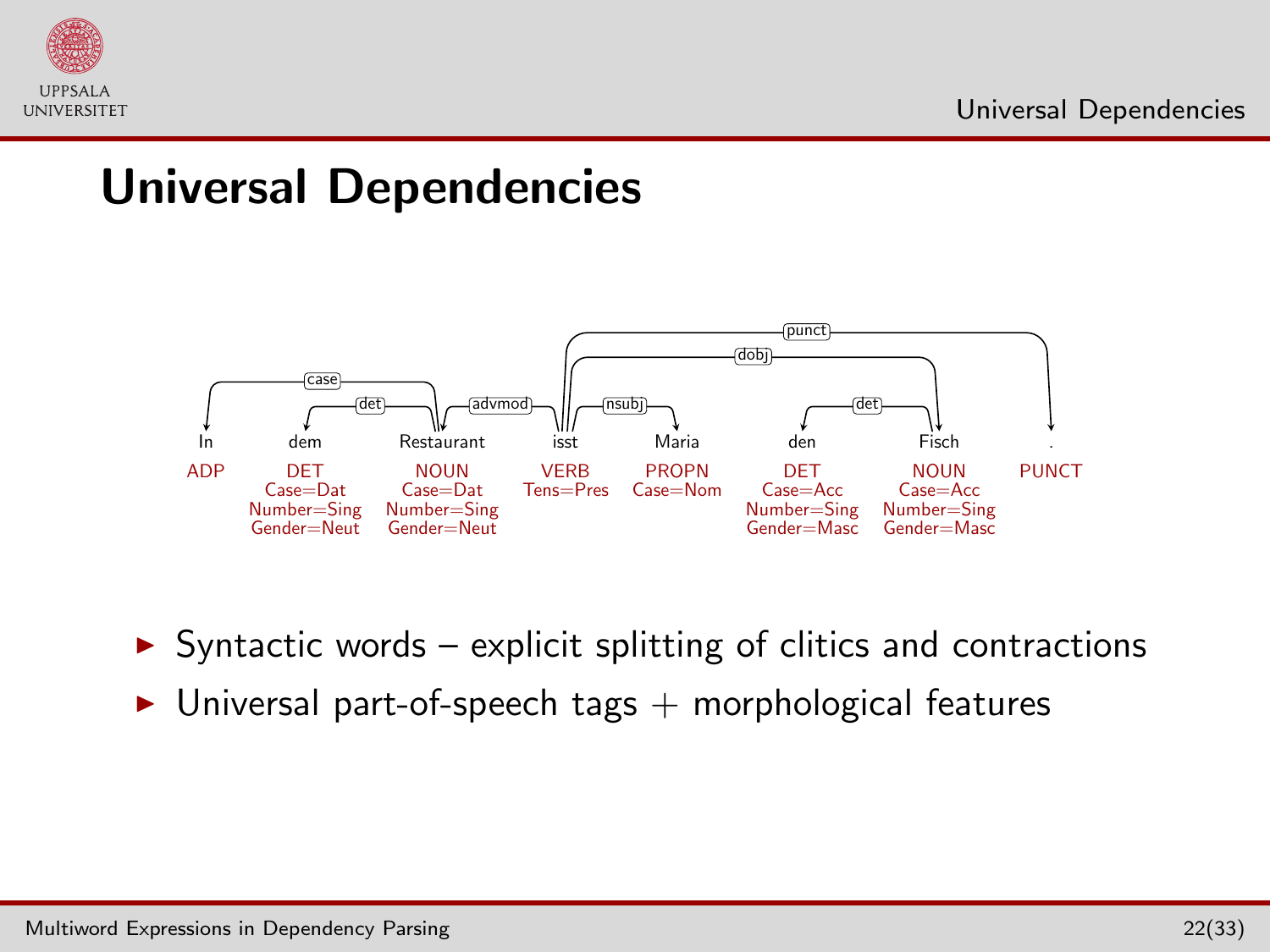



- $\triangleright$  Syntactic words explicit splitting of clitics and contractions
- $\triangleright$  Universal part-of-speech tags  $+$  morphological features
- $\triangleright$  Dependency tree  $+$  augmented dependencies (not shown)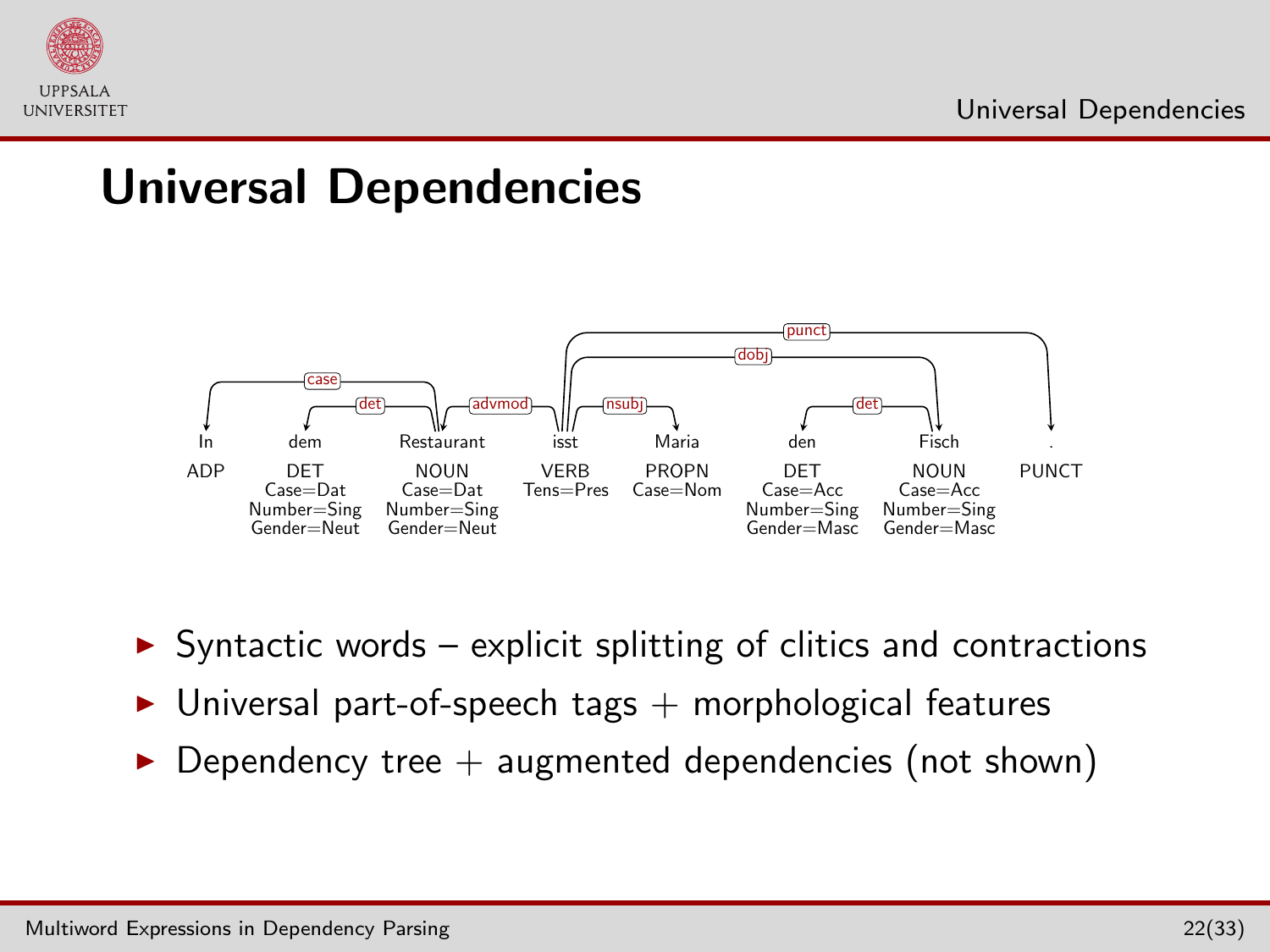

# Guiding Principles

- $\blacktriangleright$  Maximize parallelism
	- $\triangleright$  Don't annotate the same thing in different ways
	- $\blacktriangleright$  Don't make different things look the same
- $\blacktriangleright$  But don't overdo it
	- $\triangleright$  Don't annotate things that are not there
	- $\blacktriangleright$  Languages select from a universal pool of categories
	- $\blacktriangleright$  Allow language-specific extensions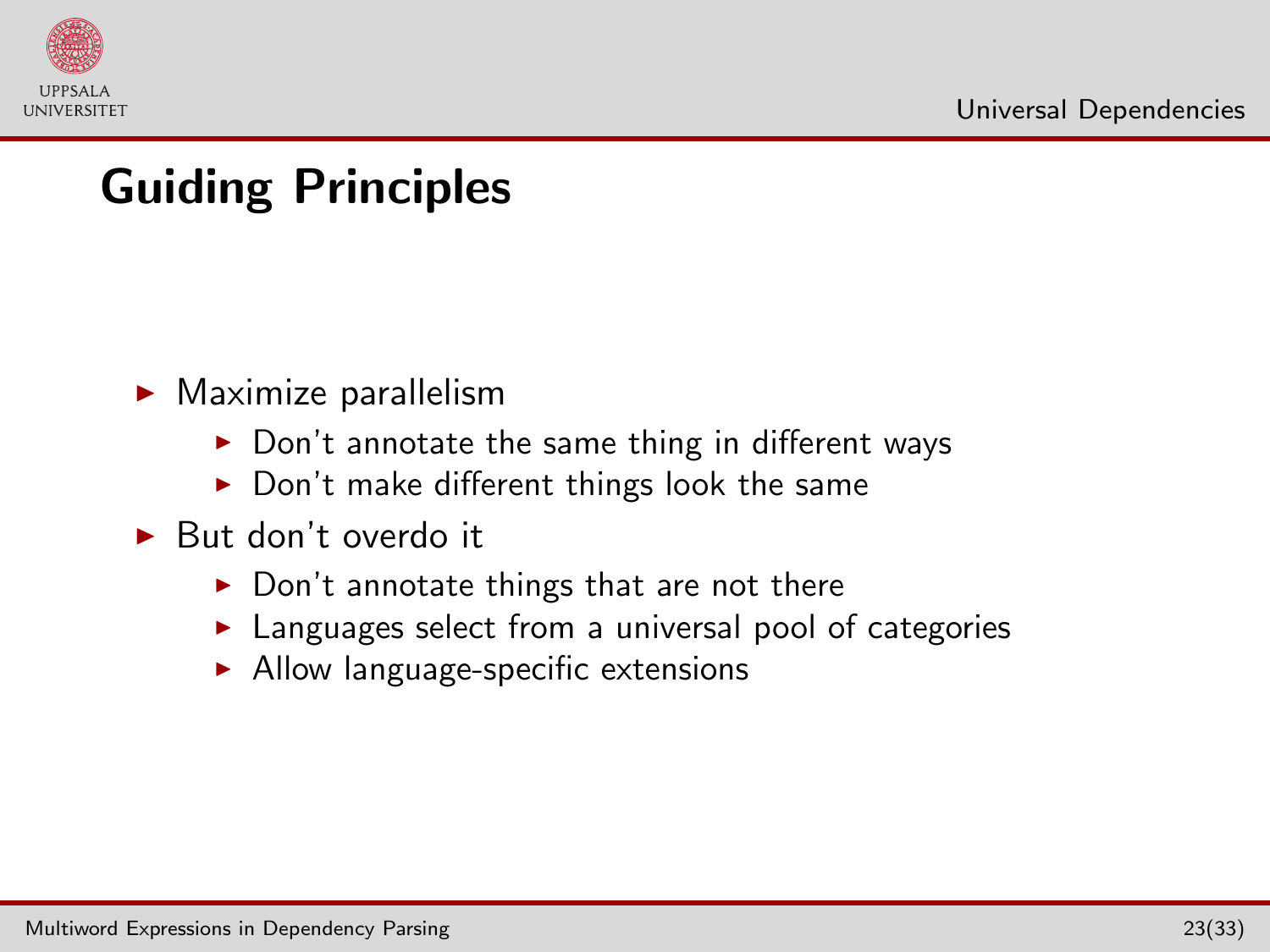

#### Dependency Structure



- $\triangleright$  Keeping content words as heads promotes parallelism
- $\blacktriangleright$  Function words often correlate with morphology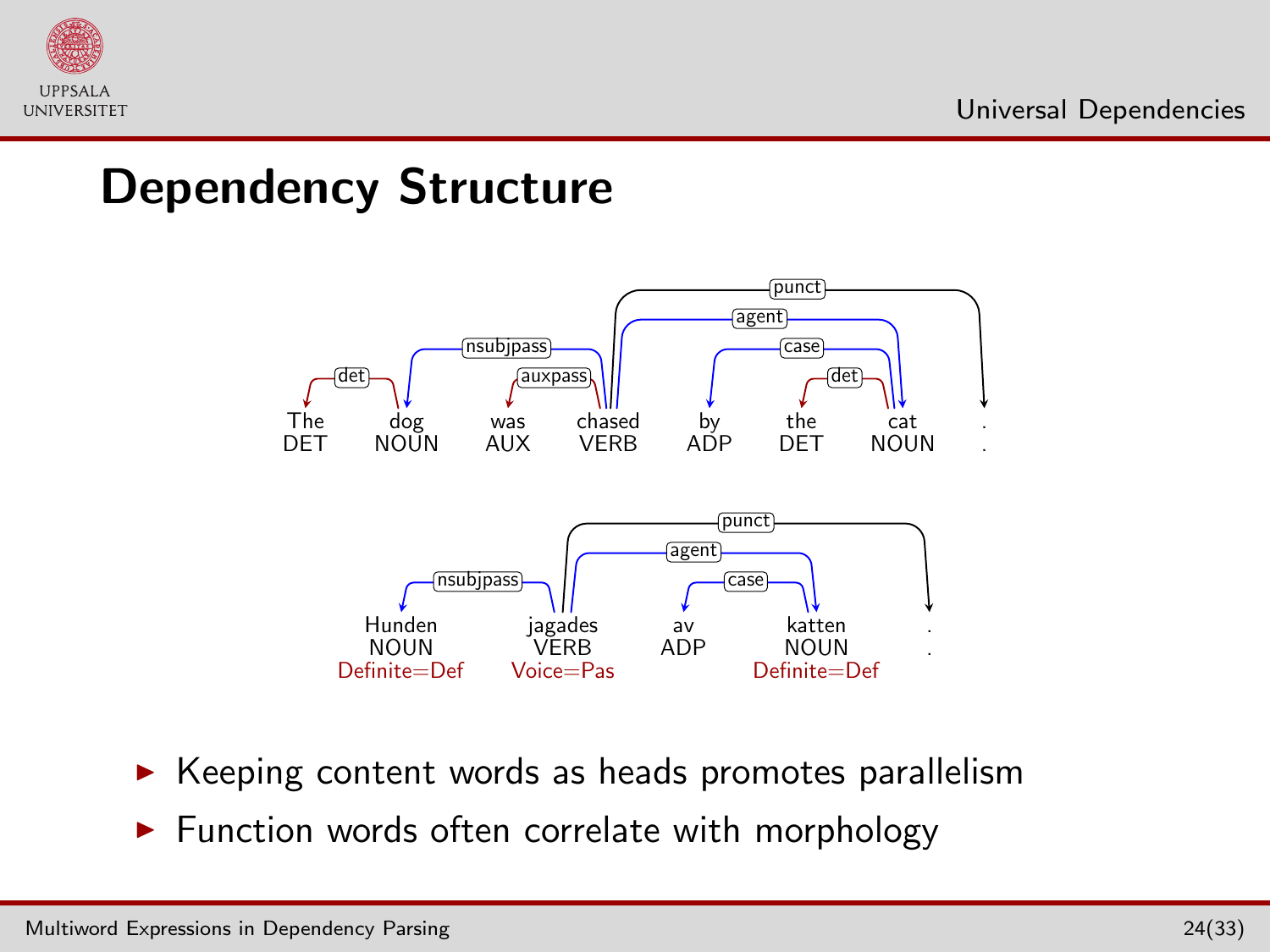

#### **Dependency Relations** [\[de Marneffe et al. 2014\]](#page-48-4)

| Nominal dep<br>nsub1<br>nsubjpass<br>dob <sup>1</sup><br>iobj    | Core dependents of clausal predicates<br>Predicate dep<br>csub1<br>csubjpass<br>ccomp | xcomp                                      | Nominal dep<br>nmod                                  | Non-core dependents of clausal predicates<br>Predicate dep<br>advcl | Modifier word<br>advmod<br>neg | <b>Special clausal dependents</b><br>Nominal dep<br>vocative<br>discourse<br>expl | Auxiliary<br>aux<br>auxpass<br>cop | Other<br>mark<br>punct |
|------------------------------------------------------------------|---------------------------------------------------------------------------------------|--------------------------------------------|------------------------------------------------------|---------------------------------------------------------------------|--------------------------------|-----------------------------------------------------------------------------------|------------------------------------|------------------------|
| <b>Noun dependents</b><br>Nominal dep<br>nummod<br>appos<br>nmod | Predicate dep<br>acl                                                                  | <b>Modifier</b> word<br>amod<br>det<br>neq | compound<br>name                                     | Compounding and unanalyzed<br>mve<br>foreign                        | goeswith                       | Coordination<br>con <sub>1</sub>                                                  | $_{cc}$<br>punct                   |                        |
| case                                                             | Case-marking, prepositions, possessive                                                |                                            | <b>Loose joining relations</b><br>list<br>dislocated | parataxis                                                           | remnant<br>reparandum          | Other<br>Sentence head<br>root                                                    | Unspecified dependency<br>dep      |                        |

- $\blacktriangleright$  Taxonomy of 42 universal grammatical relations, broadly supported across many languages in language typology
- **>** Language specific subtypes can be added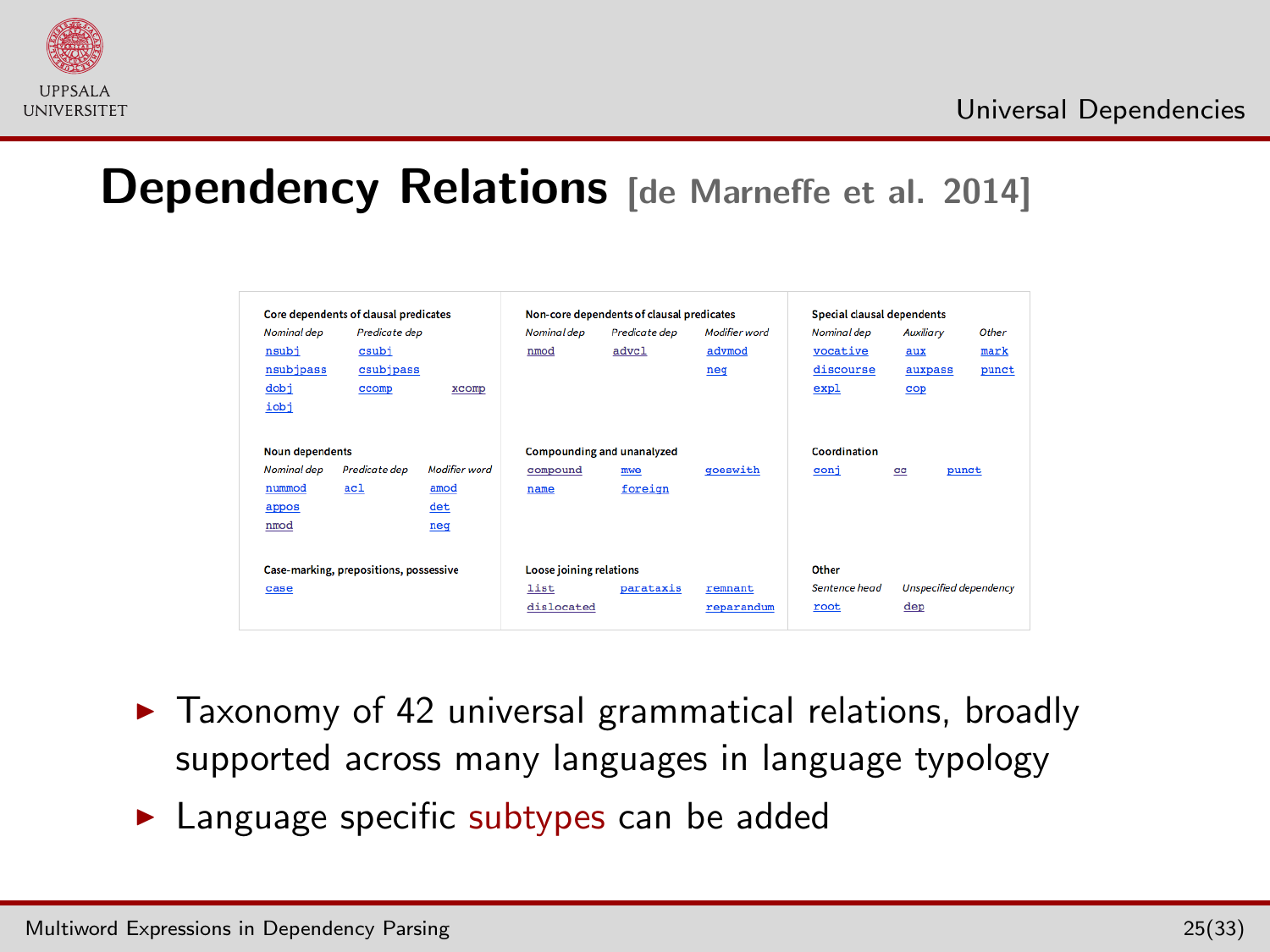

## Morphology

| Open class words | <b>Closed class words</b> | Other        |
|------------------|---------------------------|--------------|
| ADJ              | ADP                       | <b>PUNCT</b> |
| ADV              | <b>AUX</b>                | <b>SYM</b>   |
| INTJ             | <b>CONJ</b>               | X            |
| <b>NOUN</b>      | <b>DET</b>                |              |
| <b>PROPN</b>     | <b>NUM</b>                |              |
| <b>VERB</b>      | <b>PART</b>               |              |
|                  | <b>PRON</b>               |              |
|                  | <b>SCONJ</b>              |              |

- $\blacktriangleright$  Taxonomy of 17 universal part-of-speech tags, based on the Google Universal Tagset [\[Petrov et al. 2012\]](#page-49-2)
- $\triangleright$  Standardized inventory of morphological features, based on the Interset system [\[Zeman 2008\]](#page-49-3)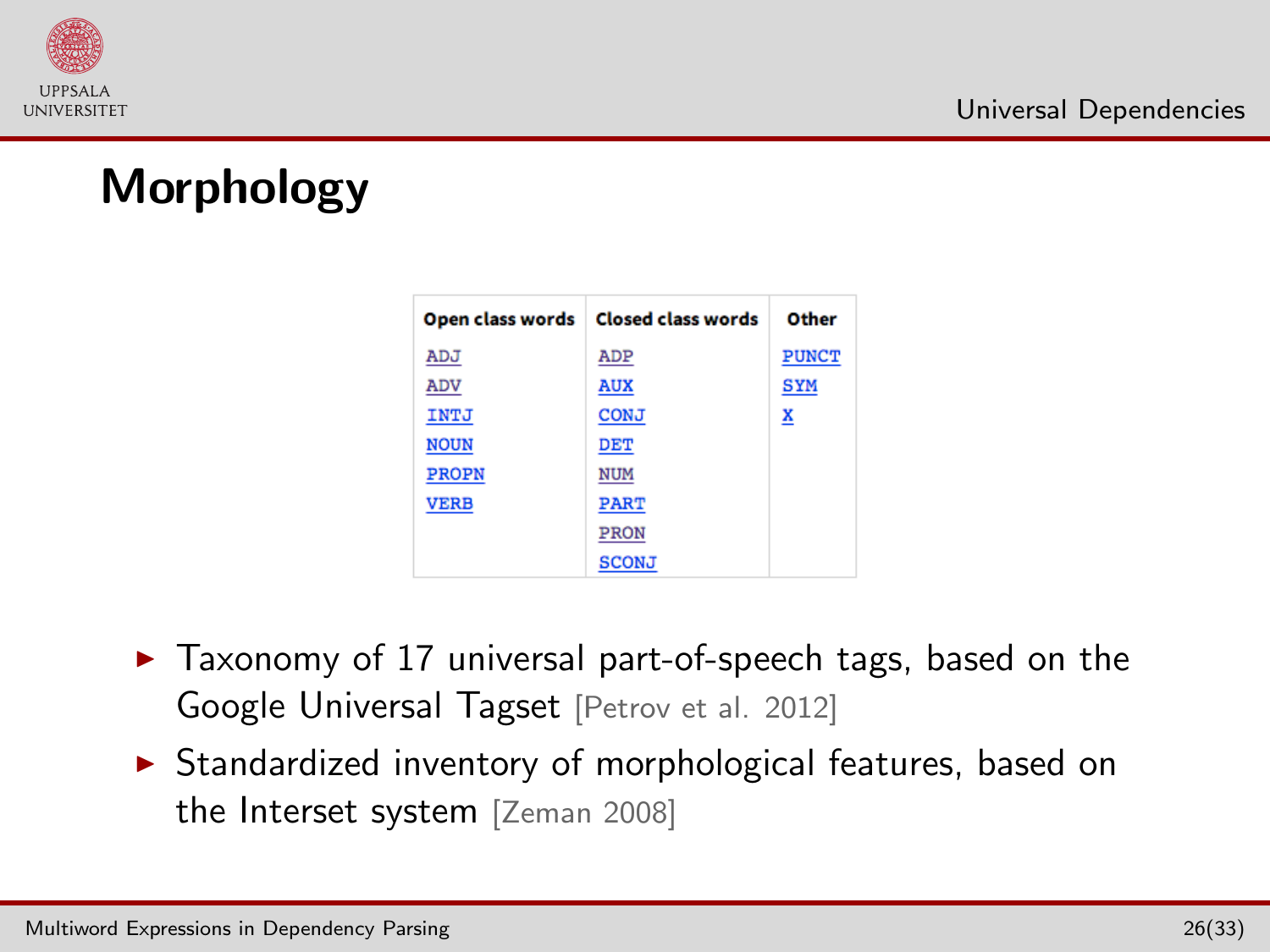

## MWEs in Universal Dependencies

- ► UD does not allow merged tokens: in spite of  $\rightarrow$  in spite of
- $\triangleright$  MWEs have to be encoded with (dummy or real) dependencies
- <span id="page-41-0"></span> $\blacktriangleright$  Three relations currently used:
	- $\blacktriangleright$  mwe: fixed grammaticized expressions
	- $\triangleright$  compound: lexical compounds of any category
	- $\blacktriangleright$  name: multiword proper names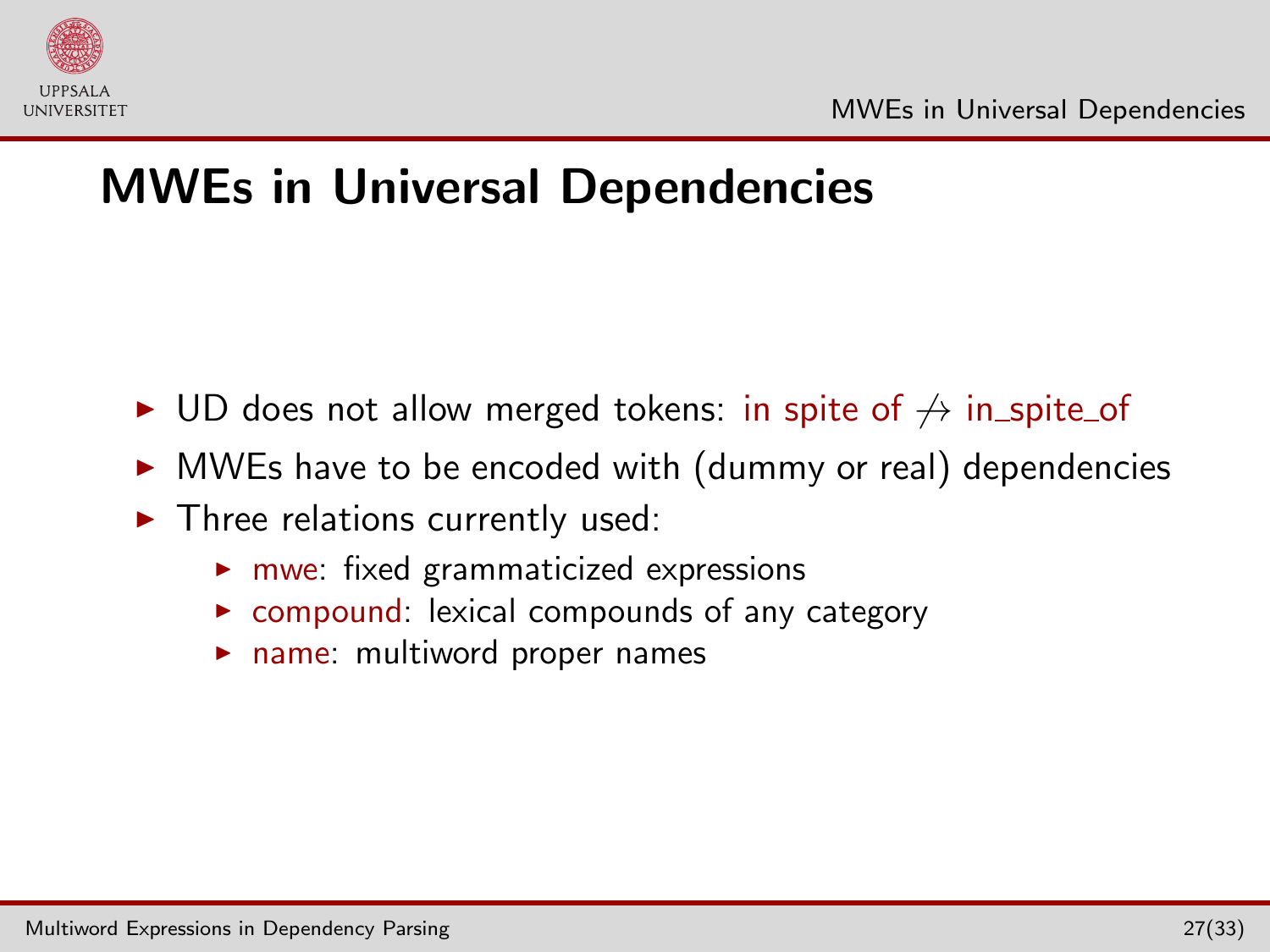

#### The mwe relation



- $\triangleright$  Used for fixed grammaticized expressions that behave like function words or short adverbials
- $\triangleright$  Annotated in a flat, head-initial structure, where all words in the expression modify the first one using the mwe label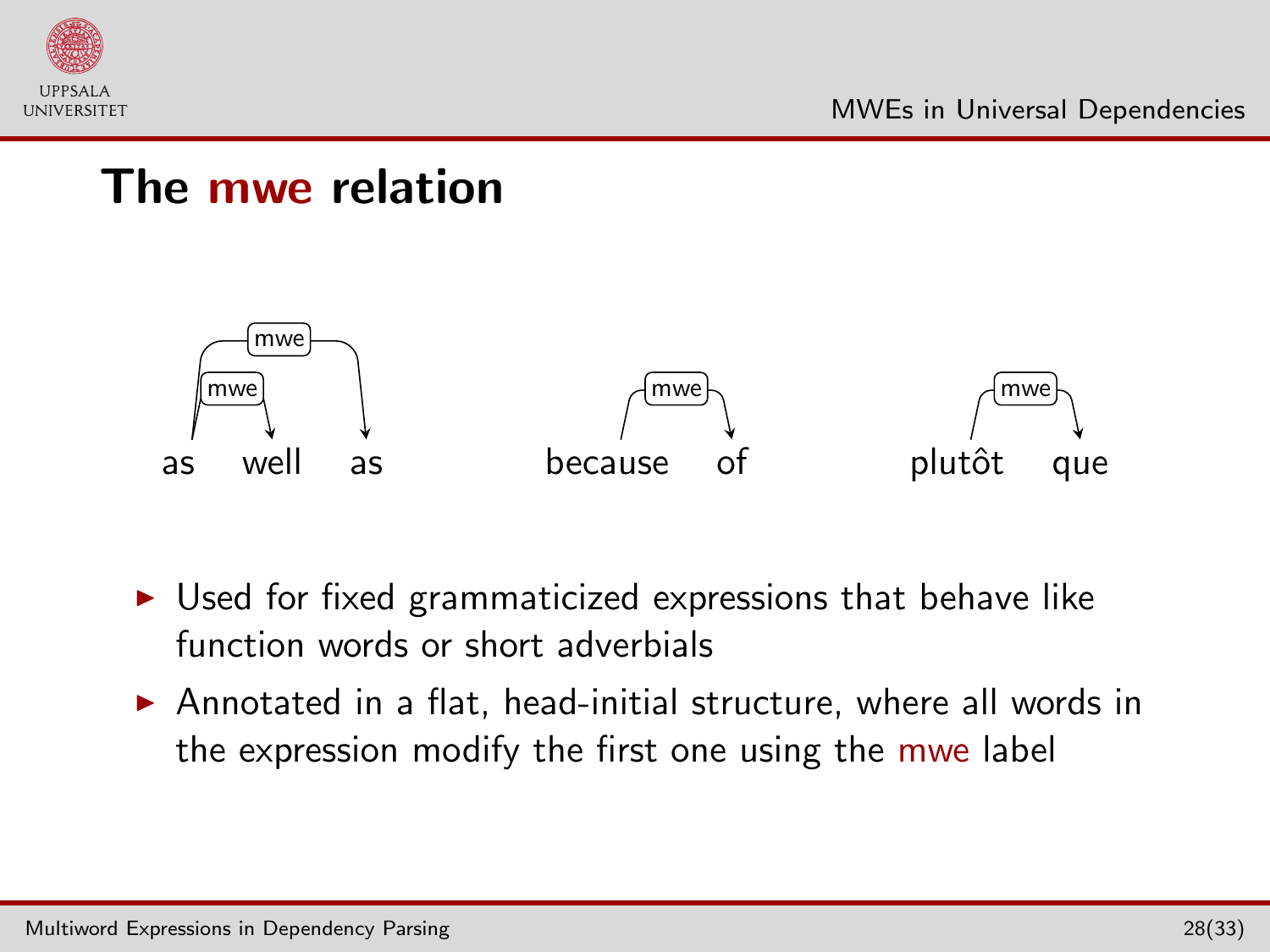

#### The compound relation



- $\triangleright$  Used for lexical compounds, including nominal compounds and particle verbs
- $\blacktriangleright$  Annotated to reflect headness properties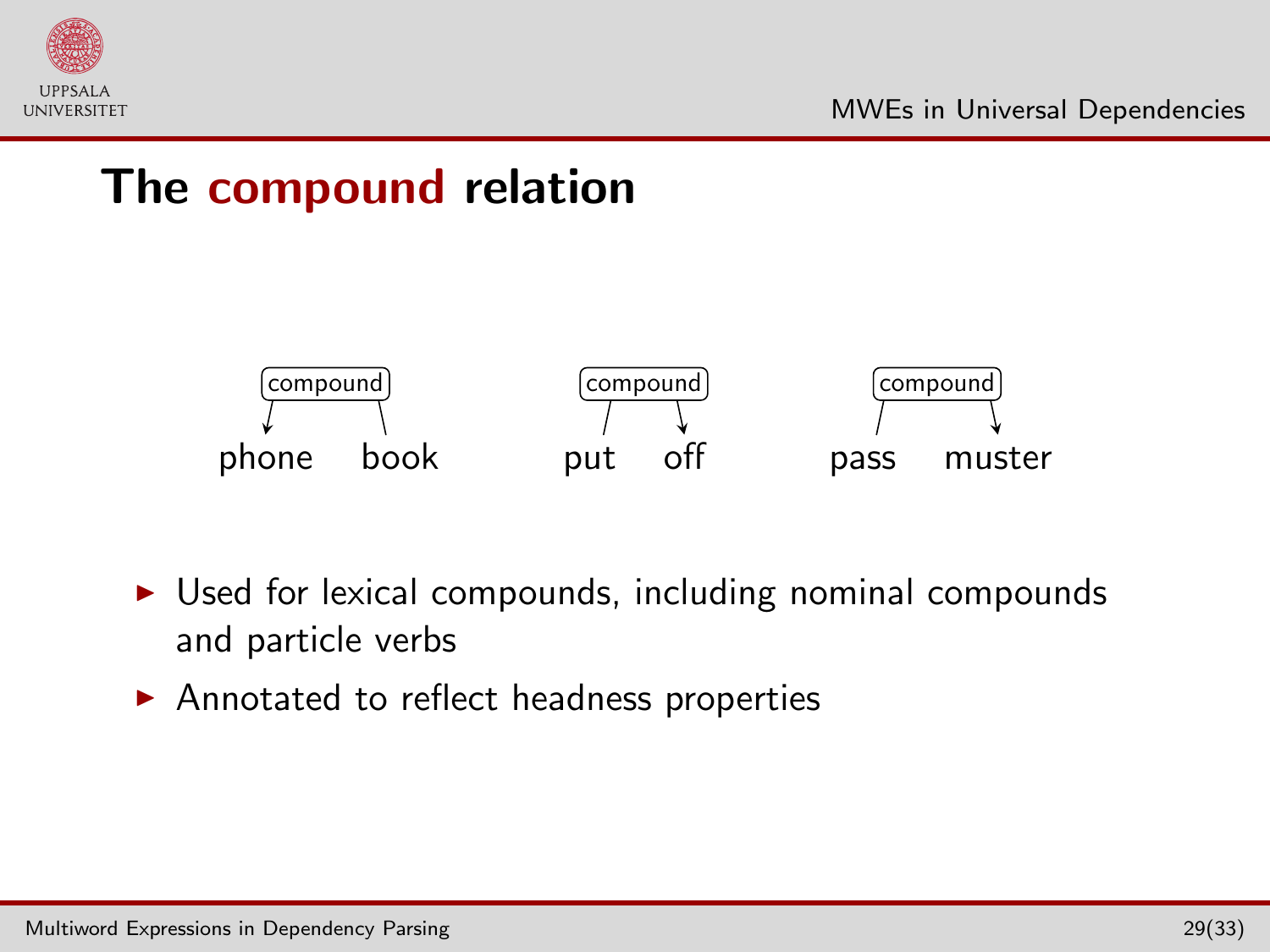

#### The name relation



- $\triangleright$  Used for proper nouns constituted of multiple nominal elements, but not for for phrasal or clausal names (The King of Sweden, Gone with the Wind)
- $\triangleright$  Annotated in a flat, head-initial structure, where all words in the name modify the first one using the name label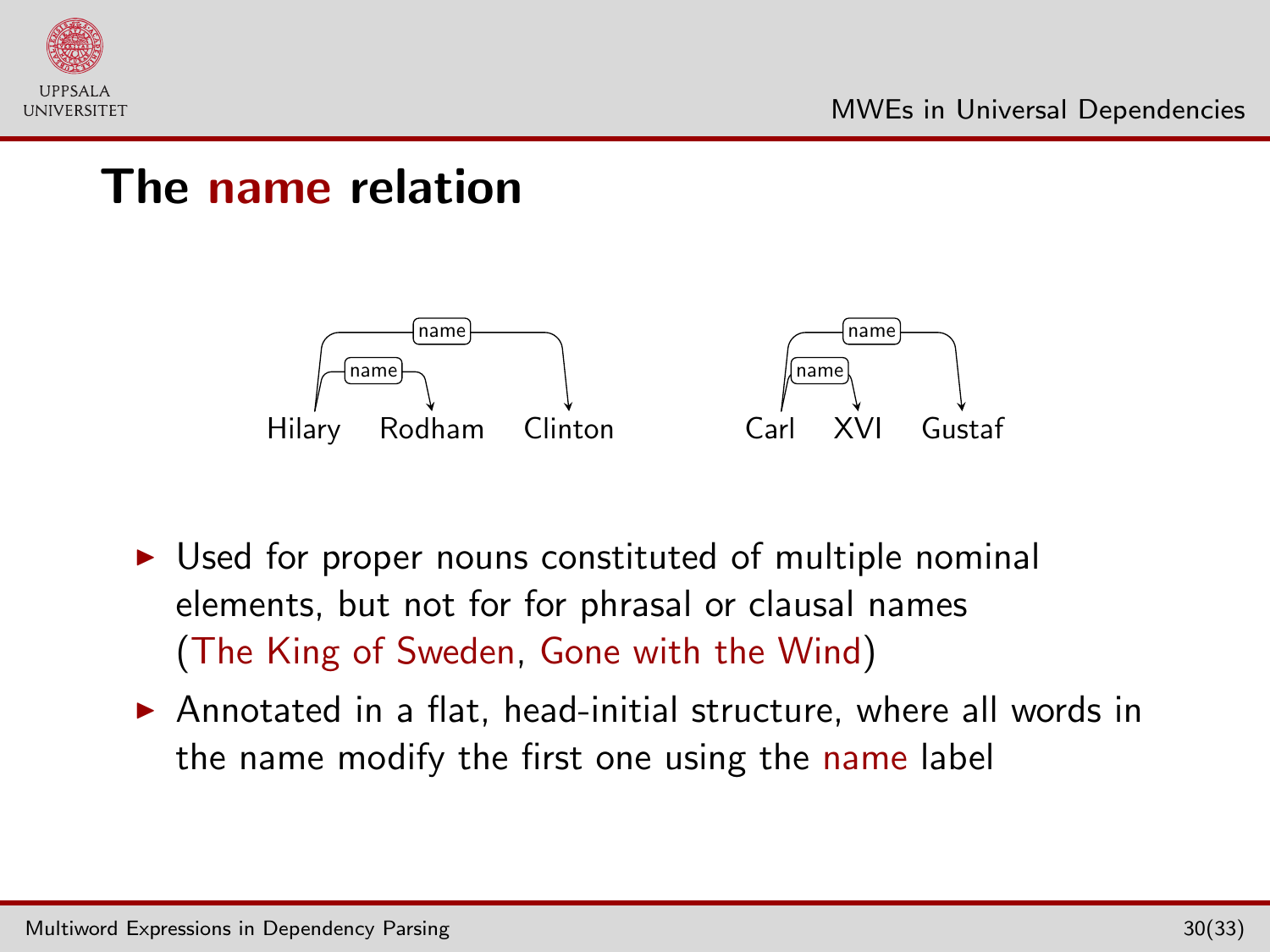

## Language-Specific Subtypes



- $\triangleright$  We can define language-specific subtypes of universal relations
- $\triangleright$  This holds for MWE-type relations as well
- $\blacktriangleright$  Examples in the first release:
	- $\triangleright$  compound: prt used for verb particles in several lanugages
	- $\triangleright$  nsubj:lvc, dobj:lvc used for LVCs in Hungarian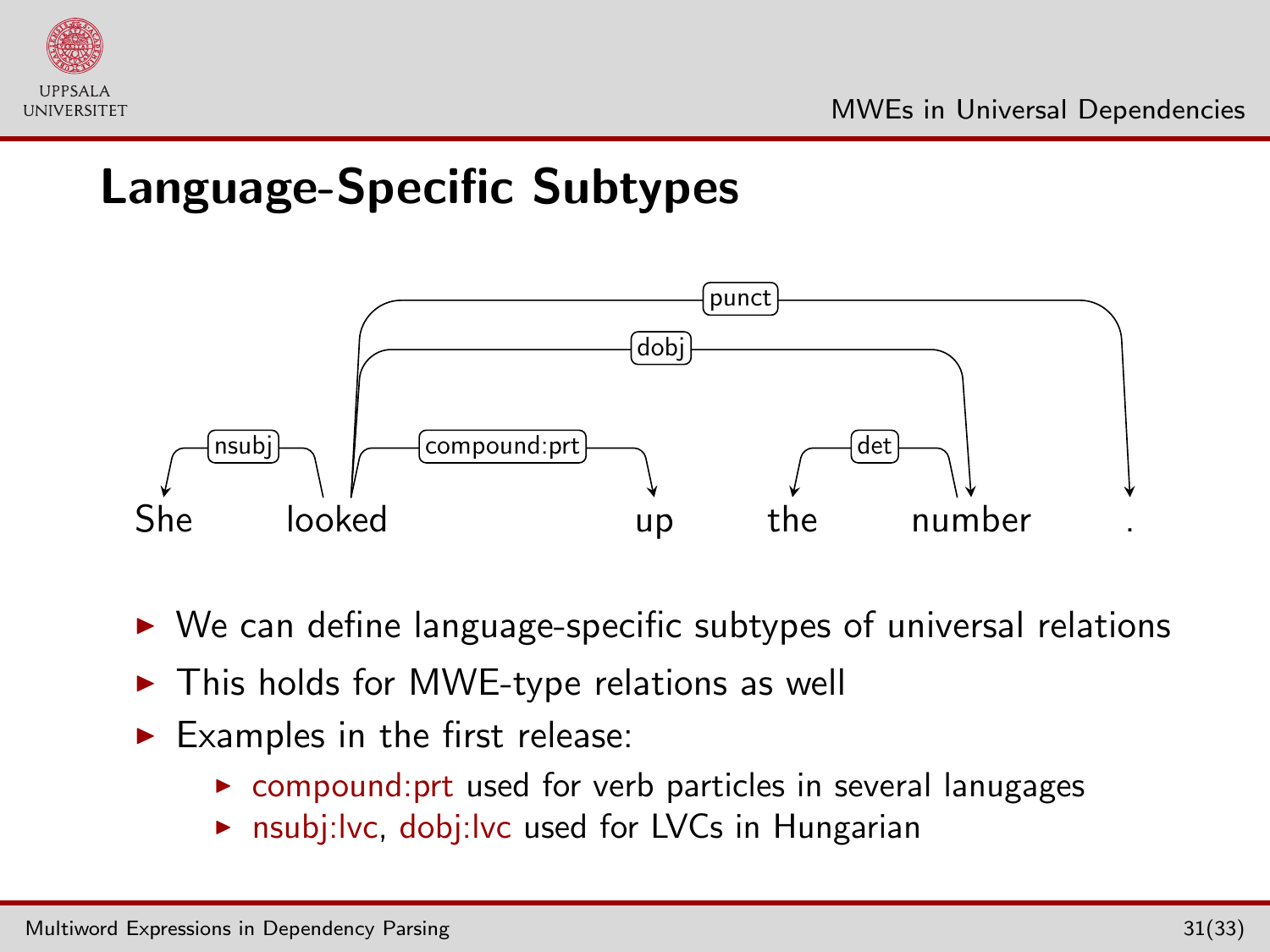

#### Want to Build a Better Mousetrap?

▶ Universal Dependencies is an open and evolving standard

- $\triangleright$  Version 1 of the guidelines released Oct 1, 2014
- $\triangleright$  Will be kept stable for at least a year
- $\triangleright$  We need your help to improve the next version
- $\triangleright$  We also need data from more languages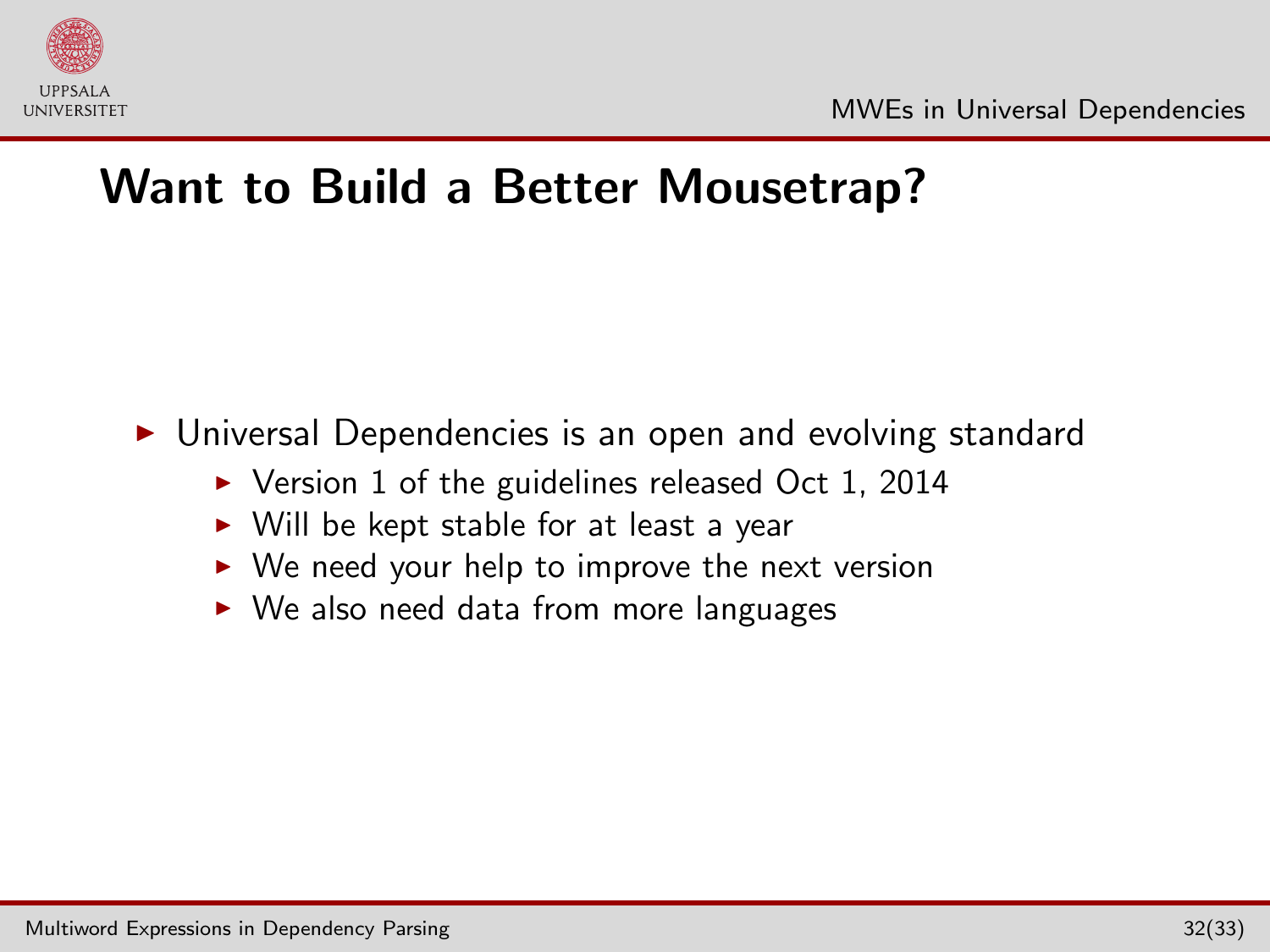

## Coming Up Next

- 1. Introduction to dependency grammar and dependency parsing
- 2. Graph-based and transition-based dependency parsing
- 3. Multiword expressions in dependency parsing
- <span id="page-47-0"></span>4. Practical lab session (MaltParser)
	- $\triangleright$  Choose a language from the first UD release
	- $\triangleright$  Train and evaluate a dependency parser
	- $\triangleright$  Analyze parsing performance with respect to MWEs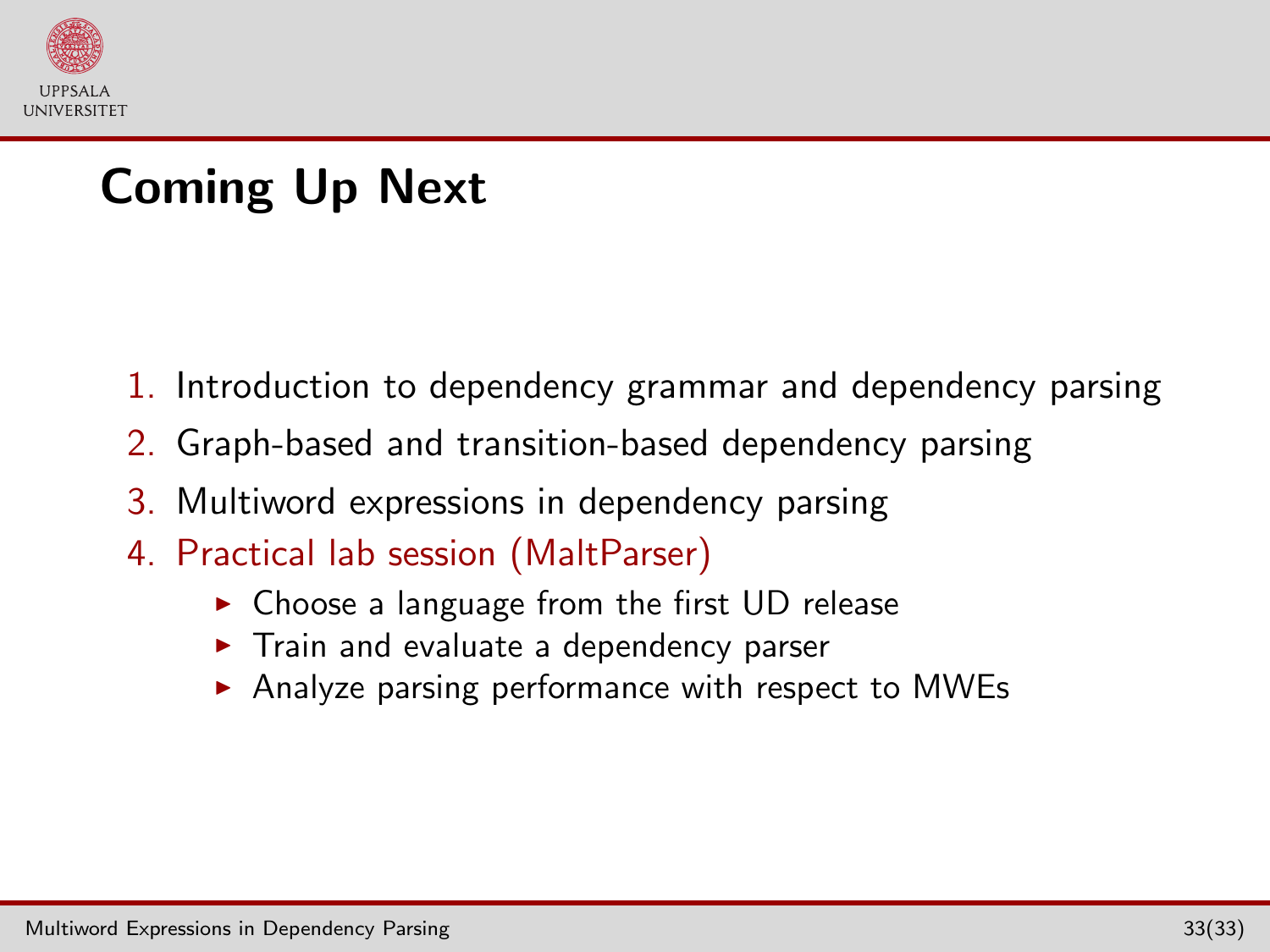<span id="page-48-5"></span>



#### References and Further Reading

- <span id="page-48-2"></span> $\blacktriangleright$  Marie Candito and Matthieu Constant. 2014. Strategies for contiguous multiword expression analysis and dependency parsing. In Proceedings of the 52nd Annual Meeting of the Association for Computational Linguistics (Volume 1: Long Papers), pages 743–753.
- <span id="page-48-4"></span>Marie-Catherine de Marneffe, Timothy Dozat, Natalia Silveira, Katri Haverinen, Filip Ginter, Joakim Nivre, and Christopher D. Manning. 2014. Universal Stanford Dependencies: A cross-linguistic typology. In Proceedings of the 9th International Conference on Language Resources and Evaluation, pages 4585–4592.
- <span id="page-48-1"></span>► Gülsen Eryiğit, Tugay Ilbay, and Ozan Arkan Can. 2011. Multiword expressions in statistical dependency parsing. In Proceedings of the Second Workshop on Statistical Parsing of Morphologically Rich Languages, pages 45–55.
- <span id="page-48-3"></span><span id="page-48-0"></span>I Ryan McDonald, Joakim Nivre, Yvonne Quirmbach-Brundage, Yoav Goldberg, Dipanjan Das, Kuzman Ganchev, Keith Hall, Slav Petrov, Hao Zhang, Oscar Täckström, Claudia Bedini, Núria Bertomeu Castelló, and Jungmee Lee. 2013. Universal dependency annotation for multilingual parsing. In Proceedings of the 51st Annual Meeting of the Association for Computational Linguistics. Volume 2: Short Papers, pages 92–97.